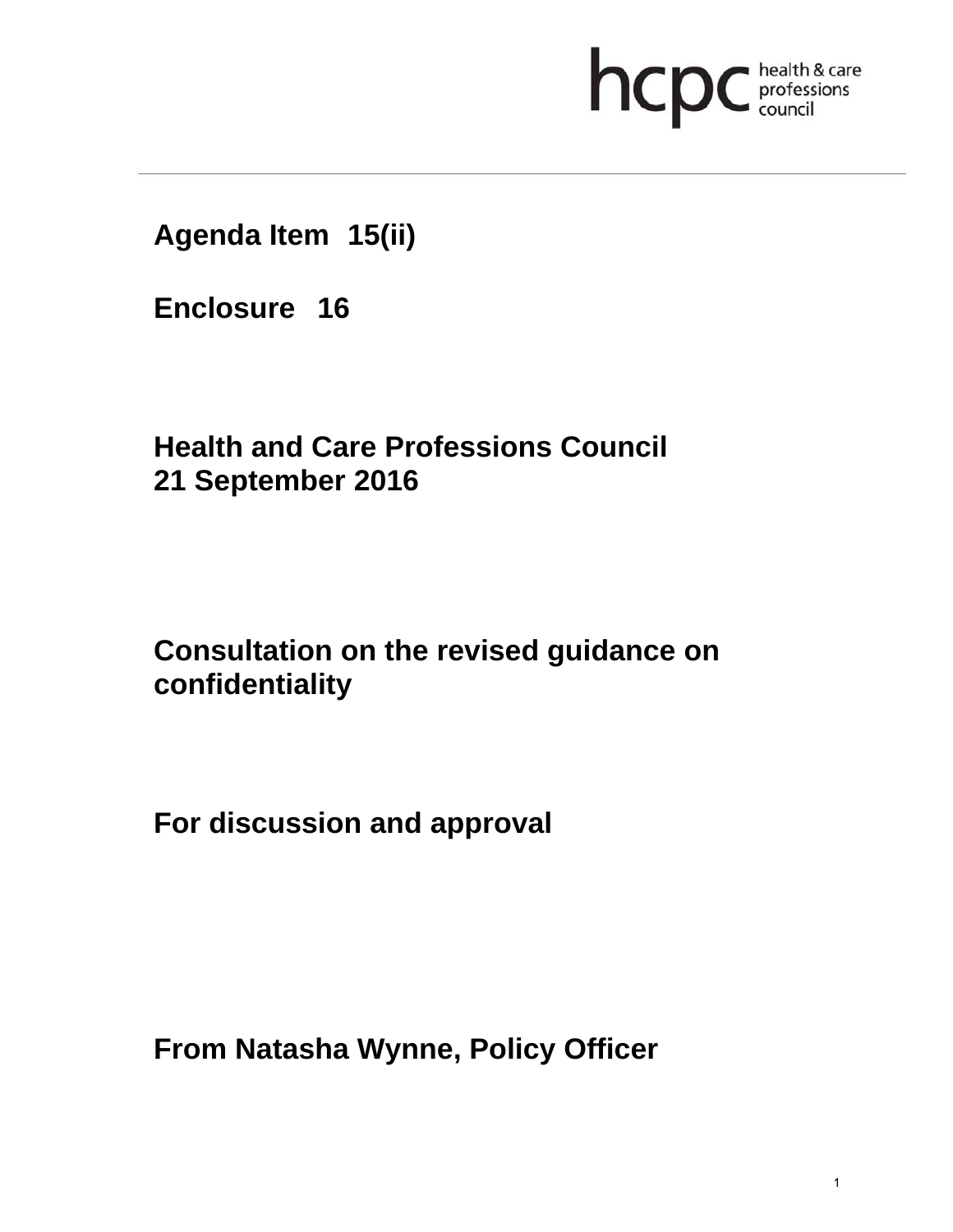# **INCID** C professions

## Council, 21 September 2016

Consultation on revised guidance on confidentiality

Executive summary and recommendations

## **Introduction**

The HCPC first published 'Confidentiality – guidance for registrants' in 2008. The guidance document provides advice to registrants on handling information about service users and other issues relating to confidentiality. It was produced to assist registrants in meeting the standards of conduct, performance and ethics (SCPE), which include requirements about respecting the confidentiality of service users' information.

As agreed by the Education and Training Committee in March 2016, the Executive undertook a review of the guidance with the aim of ensuring that it remains clear, up to date and useful for registrants. We also wanted to make sure that the guidance reflects recent changes made to the SCPE in early 2016.

We are proposing to consult on the revised guidance between 3 October 2016 and 13 January 2017. A consultation document and a draft of the revised guidance for consultation are attached.

## **Decision**

The Council is invited to discuss and agree the text of the consultation document and the proposed revised guidance, subject to legal scrutiny and minor editing amendments.

## **Background information**

- Education and Training Committee, 3 March 2016. Reviewing the guidance on confidentiality. http://www.hcpc-uk.org/assets/documents/10004F38Enc08- Reviewingtheguidanceonconfidentiality.pdf
- The current version of the document 'Confidentiality guidance for registrants' is appended to this paper and can also be found on the HCPC website: http://www.hcpc-uk.org/publications/brochures/index.asp?id=164
- The revised SCPE were published on 26 January 2016: http://www.hcpcuk.org/aboutregistration/standards/standardsofconductperformanceandethics/

## **Resource implications**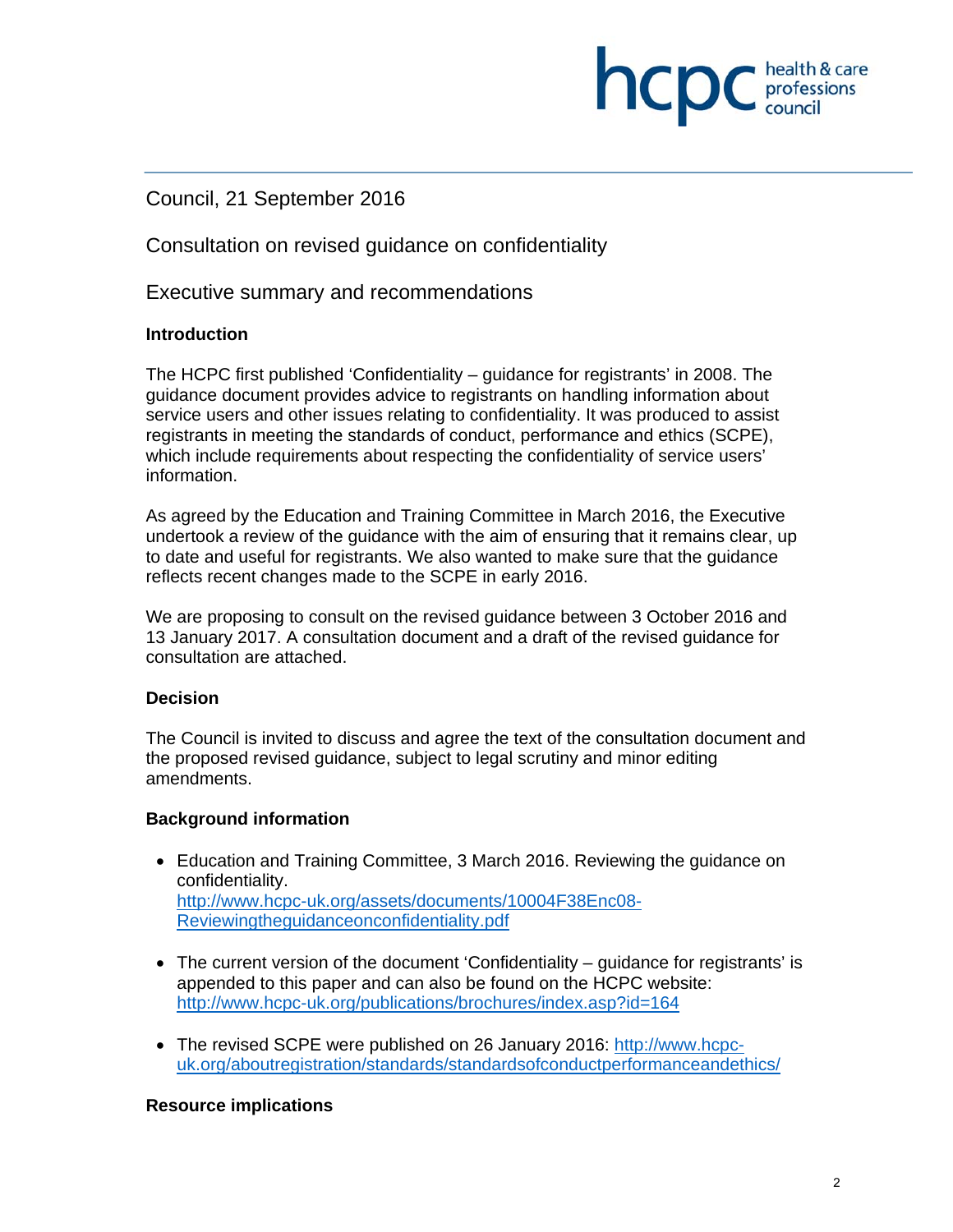The resource implications include those associated with the public consultation process, analysis of responses, and publication and launch of the revised guidance. These have been taken into account in departmental work plans for 2016/17.

## **Financial implications**

The financial implications, including reprinting the guidance document, have been accounted for in budget planning for 2016/17.

#### **Appendices**

Appendix 1: Confidentiality – guidance for registrants (draft for consultation)

#### **Date of paper**

9 September 2016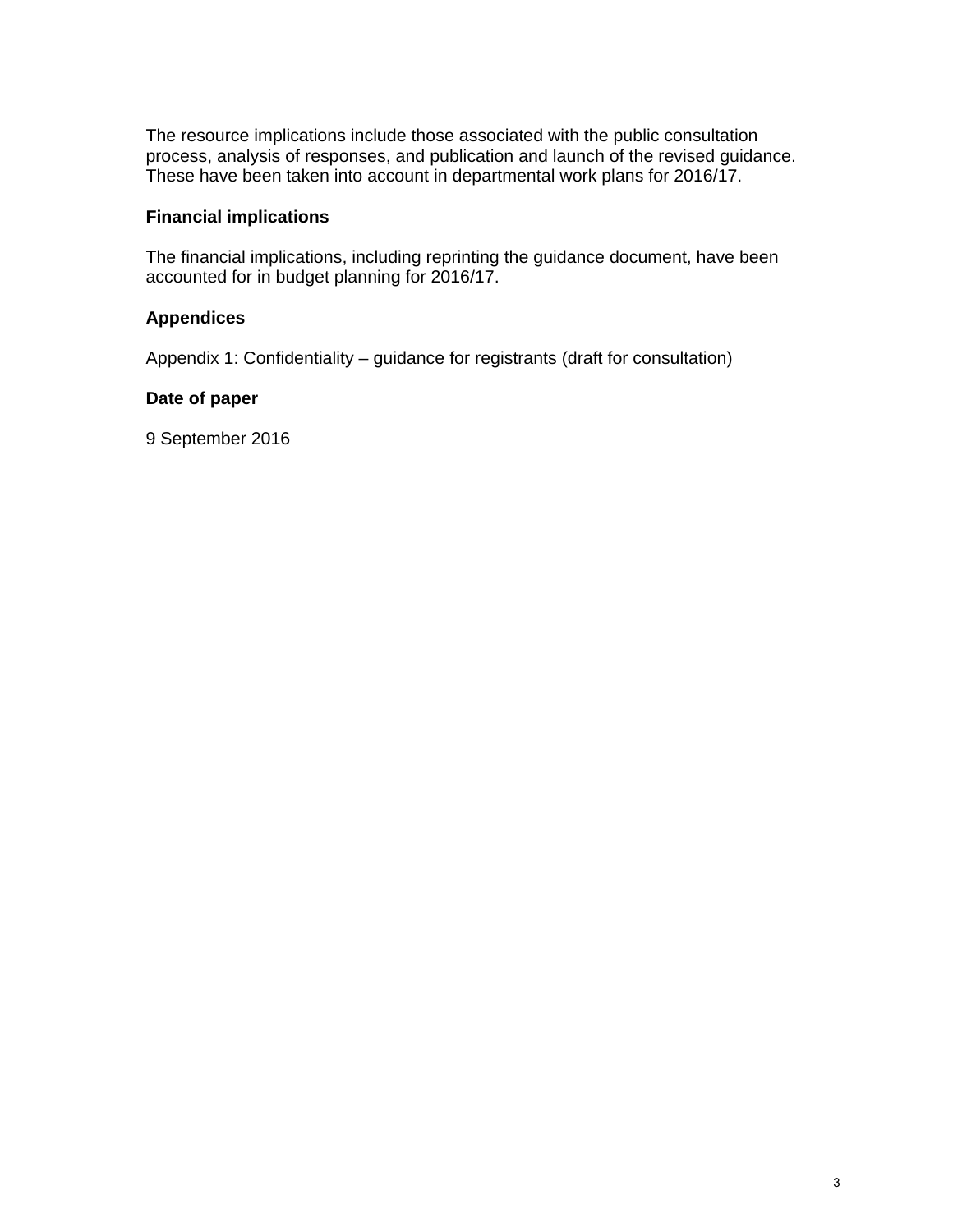

## Consultation on revised guidance on confidentiality

## **Contents**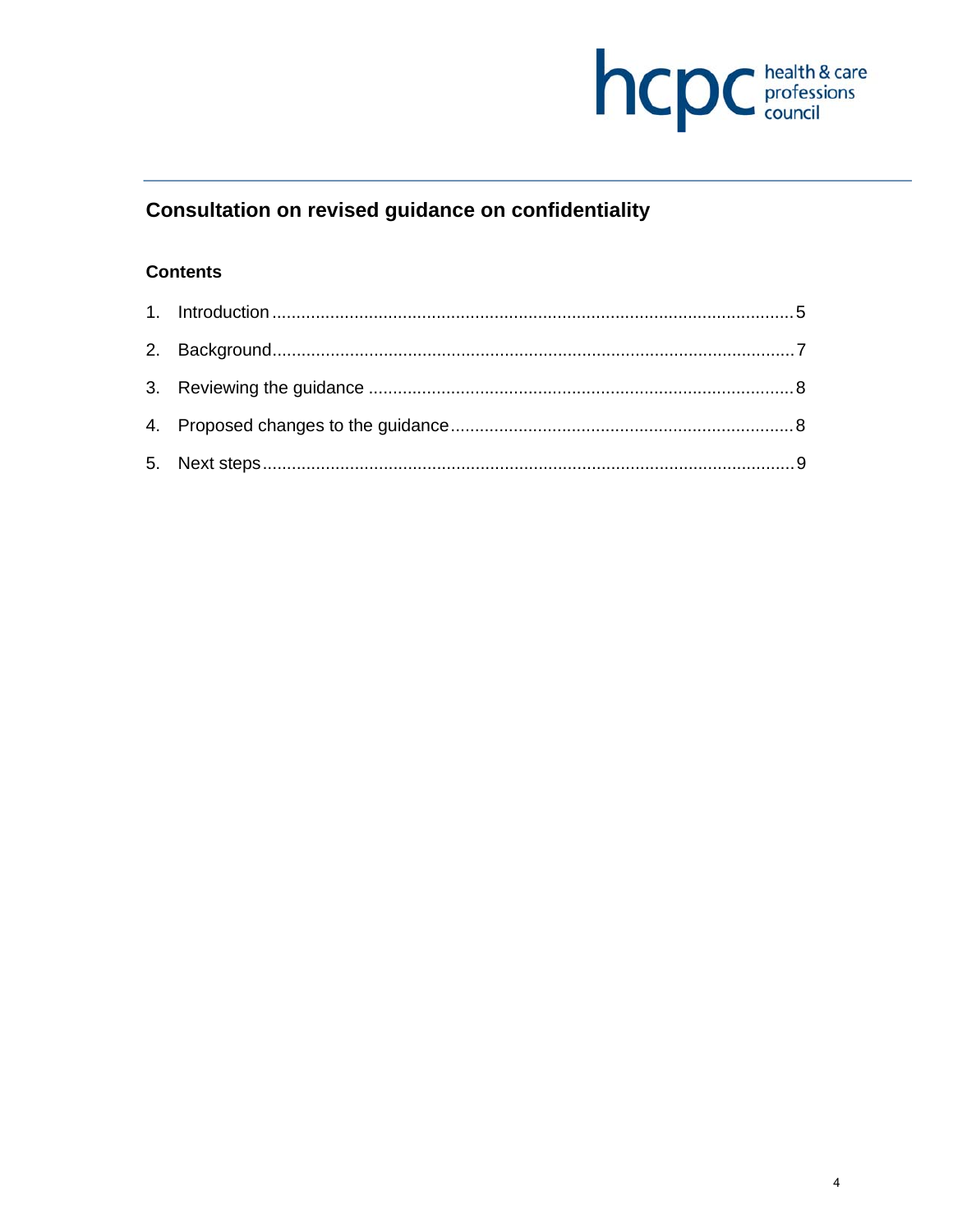## **1. Introduction**

## **About this consultation**

- 1.1 We are the Health and Care Professions Council (HCPC). Through this consultation we are seeking the views of stakeholders on our draft revised guidance on confidentiality.
- 1.2 The guidance document, entitled 'Confidentiality guidance for registrants' was first published in June 2008. We have recently reviewed the guidance in order to make sure that it remains up to date and useful for our registrants and other stakeholders. We also want to make sure that the guidance takes account of recent changes to the HCPC standards of conduct, performance and ethics.
- 1.3 This document explains the background to the guidance as well as the approach we took in reviewing the guidance and the changes we are proposing as a result.
- 1.4 This consultation will be of particular interest to HCPC registrants and prospective registrants; and may also be of interest to professional bodies; education providers; students; and service users and carers.
- 1.5 This consultation will run from **3 October 2016 to 13 January 2017.**

## **About this document**

- 1.6 This document is divided into five sections.
	- **Section 1** introduces the document.
	- **Section 2** provides background to the guidance on confidentiality.
	- **Section 3** explains our approach in reviewing the guidance.
	- **Section 4** summarises the changes we are proposing.
	- **Section 5** sets out the next steps following the consultation.

## **About us**

- 1.7 We are a regulator and were set up to protect the public. To do this, we keep a Register of professionals who meet our standards for their professional skills and behaviour. Individuals on our Register are called 'registrants'.
- 1.8 We currently regulate 16 professions.
	- Arts therapists
	- Biomedical scientists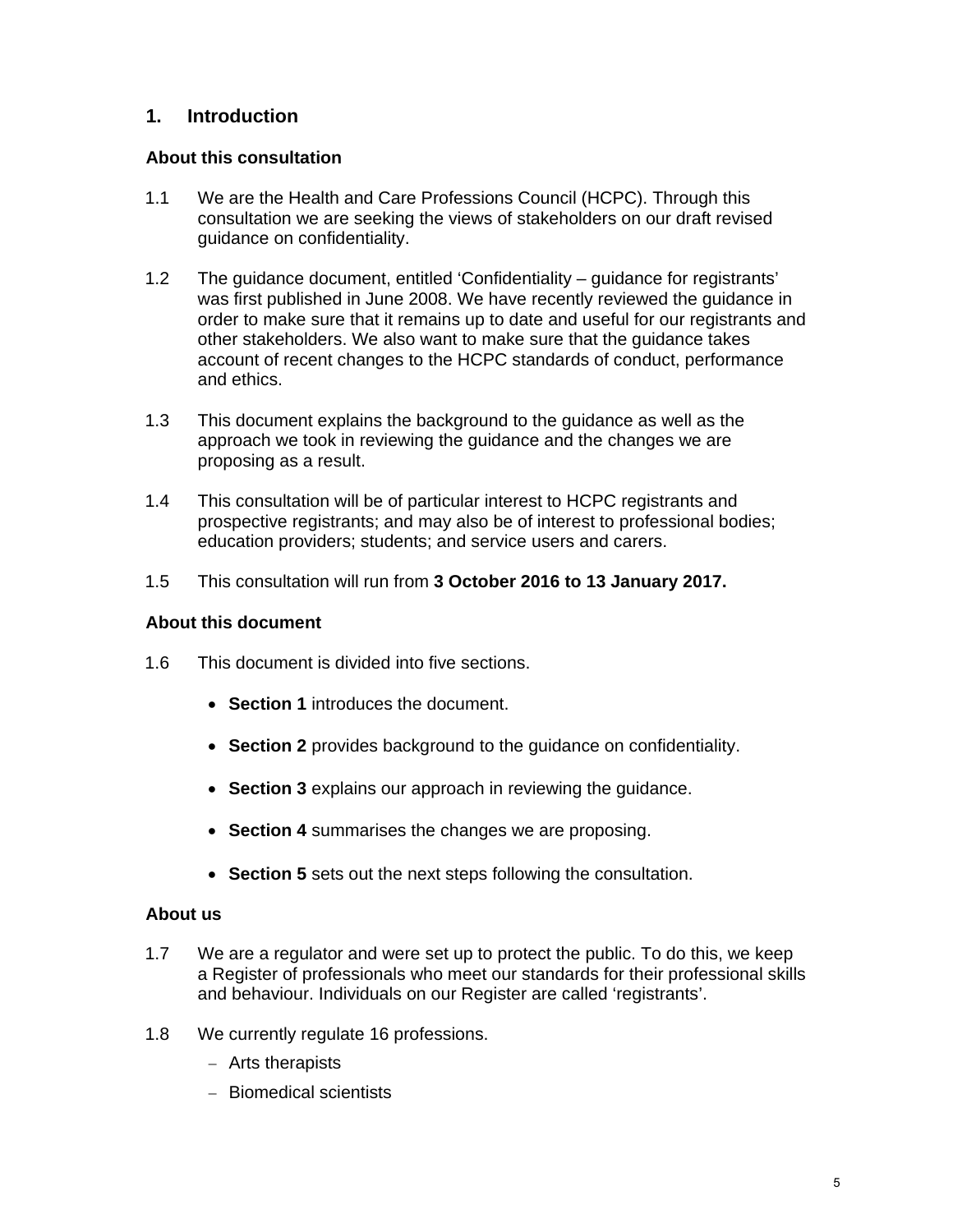- Chiropodists / podiatrists
- Clinical scientists
- Dietitians
- Hearing aid dispensers
- Occupational therapists
- Operating department practitioners
- Orthoptists
- Paramedics
- Physiotherapists
- Practitioner psychologists
- Prosthetists / orthotists
- Radiographers
- Social workers in England
- $-$  Speech and language therapists

## **Consultation questions**

- 1.9 We would welcome your response to this consultation. We have listed some consultation questions below to help you. These questions are not exhaustive and we would also welcome your comments on any related issue. Please provide reasons alongside your answers where possible.
	- Q1. Is the revised guidance clear and easy to understand? If not, how could we improve it?
	- Q2. Could any parts of the guidance be reworded or removed?
	- Q3. Is there any additional guidance needed?
	- Q4. Do you have any other comments on the revised guidance?

## **How to respond to the consultation**

- 1.10 The consultation closes on 13 January 2017. We look forward to receiving your comments.
- 1.11 You can respond to this consultation in one of the following ways:
	- By completing our easy-to-use online survey
	- By emailing us at: consultation@hcpc-uk.org
	- By writing to us at:

Consultation on revised guidance on confidentiality Policy and Standards Department The Health and Care Professions Council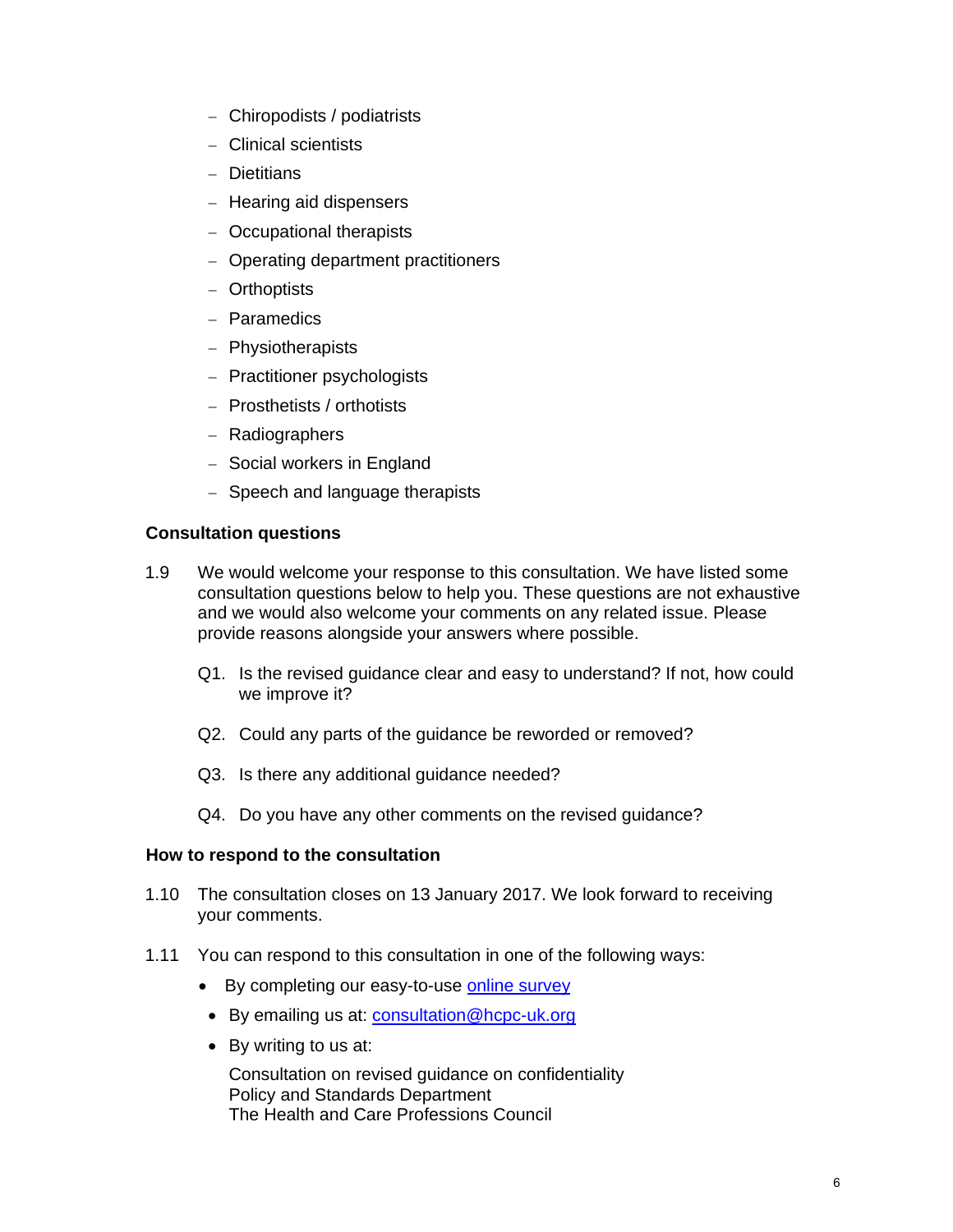Park House 184 Kennington Park Road London SE11 4BU Fax: +44(0)20 7820 9684

1.12 Please note that we do not normally accept responses by telephone or in person. We ask that consultation responses are made in writing to ensure that we can accurately record what the respondent would like to say. However, if you are unable to respond in writing please contact us on +44 (0)20 7840 9815 to discuss any reasonable adjustments which would help you to respond.

### 1.13 **Please contact us to request a copy of this document in an alternative format, or in Welsh.**

1.14 If you would prefer we do not make your response public, please indicate this when you respond.

## **2. Background**

- 2.1 We first published the document 'Confidentiality guidance for registrants' in June 2008<sup>1</sup>. The aim was to provide advice for registrants about some of the issues relating to how they handle and share information about service users.
- 2.2 The guidance does not cover every situation where problems or challenges relating to confidentiality might come up, but does summarise some of the most important issues and provides key principles which registrants should think about and apply in their practice.
- 2.3 In addition, the guidance is not designed to replace local procedures and is intended to complement guidance and good practice available from other organisations, including employers and professional bodies.

## **Standards of conduct, performance and ethics**

- 2.4 A standard on respecting confidentiality is included in the HCPC standards of conduct, performance and ethics<sup>2</sup>. These standards set out our expectations of registrants' behaviour, including their communication with service users; interaction with colleagues; and ethical decision making.
- 2.5 In January 2016, following a large-scale review and public consultation, we published revised standards of conduct, performance and ethics. They state the following with regard to confidentiality:

 <sup>1</sup> The current version of 'Confidentiality – guidance for registrants' can be found on our website:<br>http://www.hcpc-uk.org/publications/brochures/index.asp?id=164

<sup>&</sup>lt;sup>2</sup> The standards of conduct, performance and ethics are available on our website: http://www.hcpcuk.org/aboutregistration/standards/standardsofconductperformanceandethics/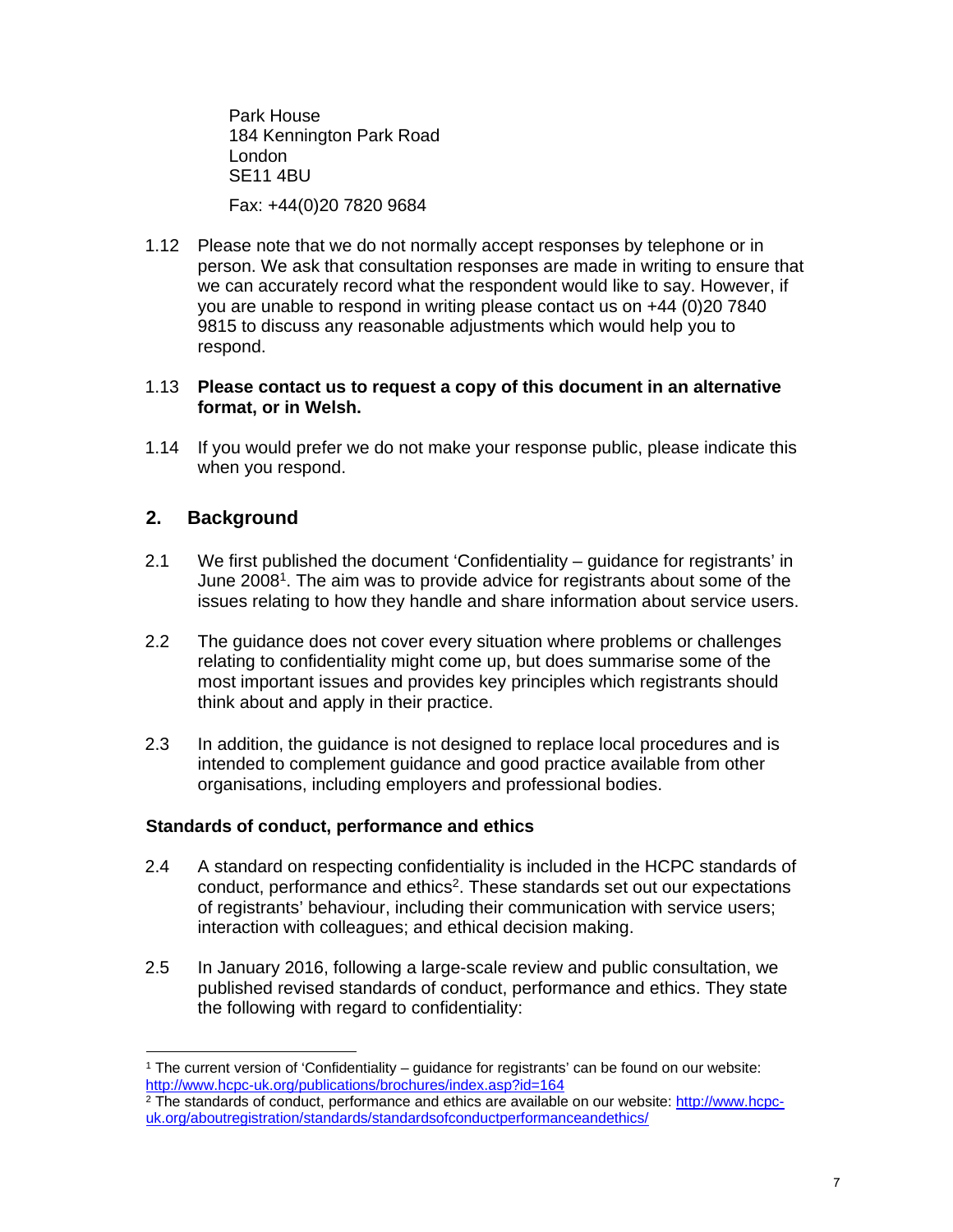- '5.1 You must treat information about service users as confidential.'
- '5.2 You must only disclose confidential information if:
	- you have permission;
	- the law allows this;
	- it is in the service user's best interests; or
	- it is in the public interest, such as if it is necessary to protect public safety or prevent harm to other people.'
- 2.6 Among other things, we want to make sure that the guidance on confidentiality reflects these standards and helps registrants meet the expectations we have set out.

## **3. Reviewing the guidance**

- 3.1 We undertook a review of the guidance on confidentiality in 2016, in order to make sure that it remains clear, helpful and up to date with the relevant legal principles. As part of this we did the following:
	- obtained legal advice on any changes to current legislation and/or case law regarding confidentiality;
	- considered where amendments needed to be made in line with the revised standards of conduct, performance and ethics;
	- considered the findings of a literature review carried out by the General Medical Council during a review of their own confidentiality guidance<sup>3</sup>;
	- reviewed standards and guidance produced by other health and social care regulators relating to confidentiality and use of service user information;
	- examined a sample of HCPC fitness to practise hearing decisions where the allegations were related to a breach of confidentiality; and
	- reviewed past queries received by the Policy and Standards department from registrants and other stakeholders on issues relating to confidentiality.
- 3.2 The changes we are proposing to make are summarised in the next section.

## **4. Proposed changes to the guidance**

- 4.1 We used the current version of the guidance as the basis for the proposed revision, and we have not made any major amendments in terms of its general structure or the main topics it addresses.
- 4.2 The changes we are proposing are primarily aimed at increasing the clarity and usefulness of the guidance. A summary of these is set out below:

 <sup>3</sup> The literature review examines public and professional attitudes towards confidentiality of healthcare data. Further information and a link to the full report are available here: http://www.gmcuk.org/about/research/27704.asp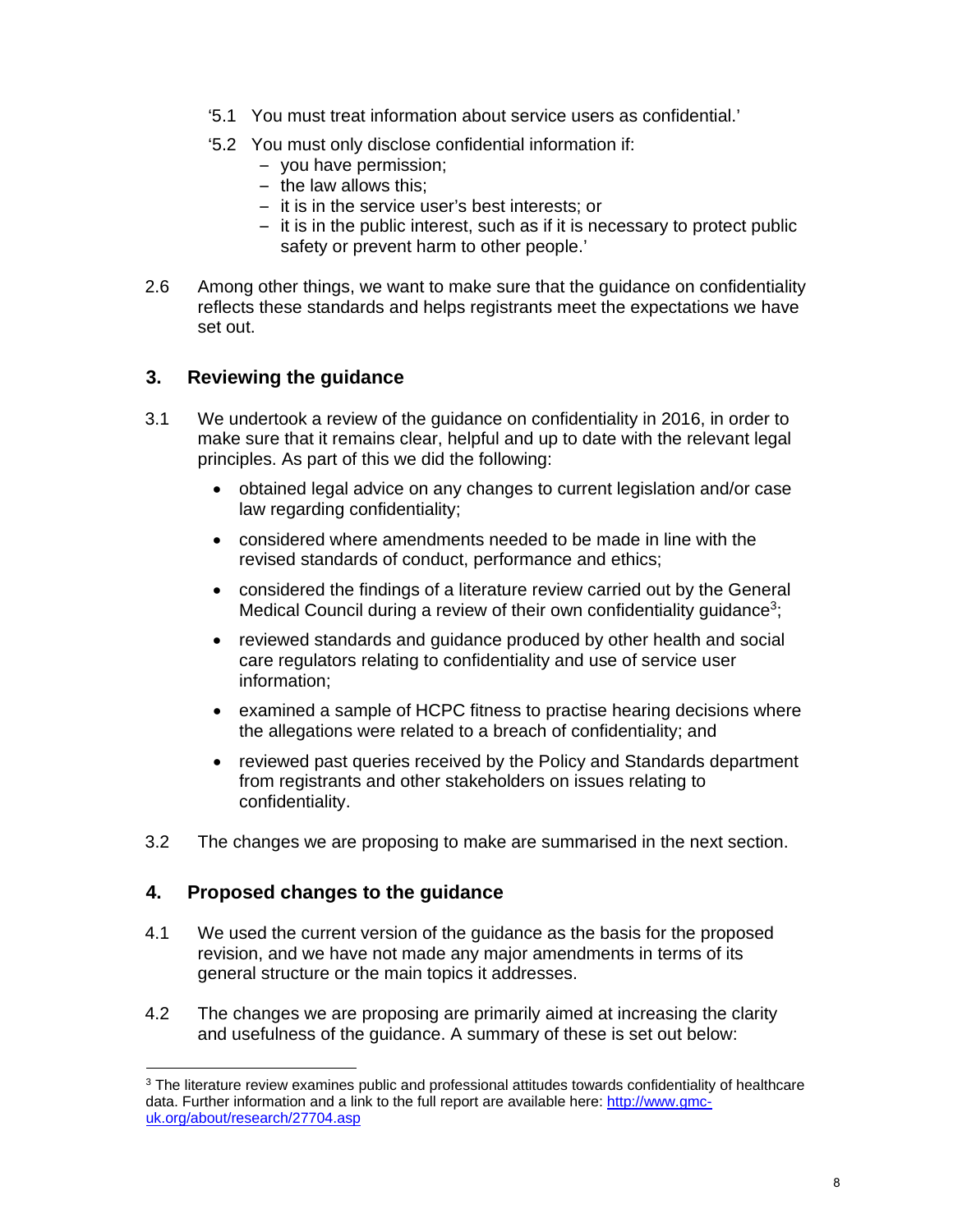- We have updated references to the standards of conduct, performance and ethics to reflect the revised standards published in January 2016.
- We have clarified the definition of 'consent' by a service user to the use or disclosure of confidential information – in that it must be voluntary, informed and given by an individual with the capacity to make the decision.
- We have strengthened references to advice and guidance from other organisations such as professional bodies, emphasising that the HCPC guidance cannot cover all issues or situations.
- We have added guidance on a small number of topics which we often receive queries about, including electronic records and sharing information about children and young people.
- We have reordered sections of the guidance to make it clearer.
- We have made other editing amendments for clarity throughout the document.

## **5. Next steps**

- 5.1 Once the consultation period has finished, we will analyse the responses we have received. We will then publish a document detailing the comments received and explaining the decisions we have taken as a result, including any further amendments needed. This will be available on our website.
- 5.2 We intend to publish a revised version of the guidance in mid 2017.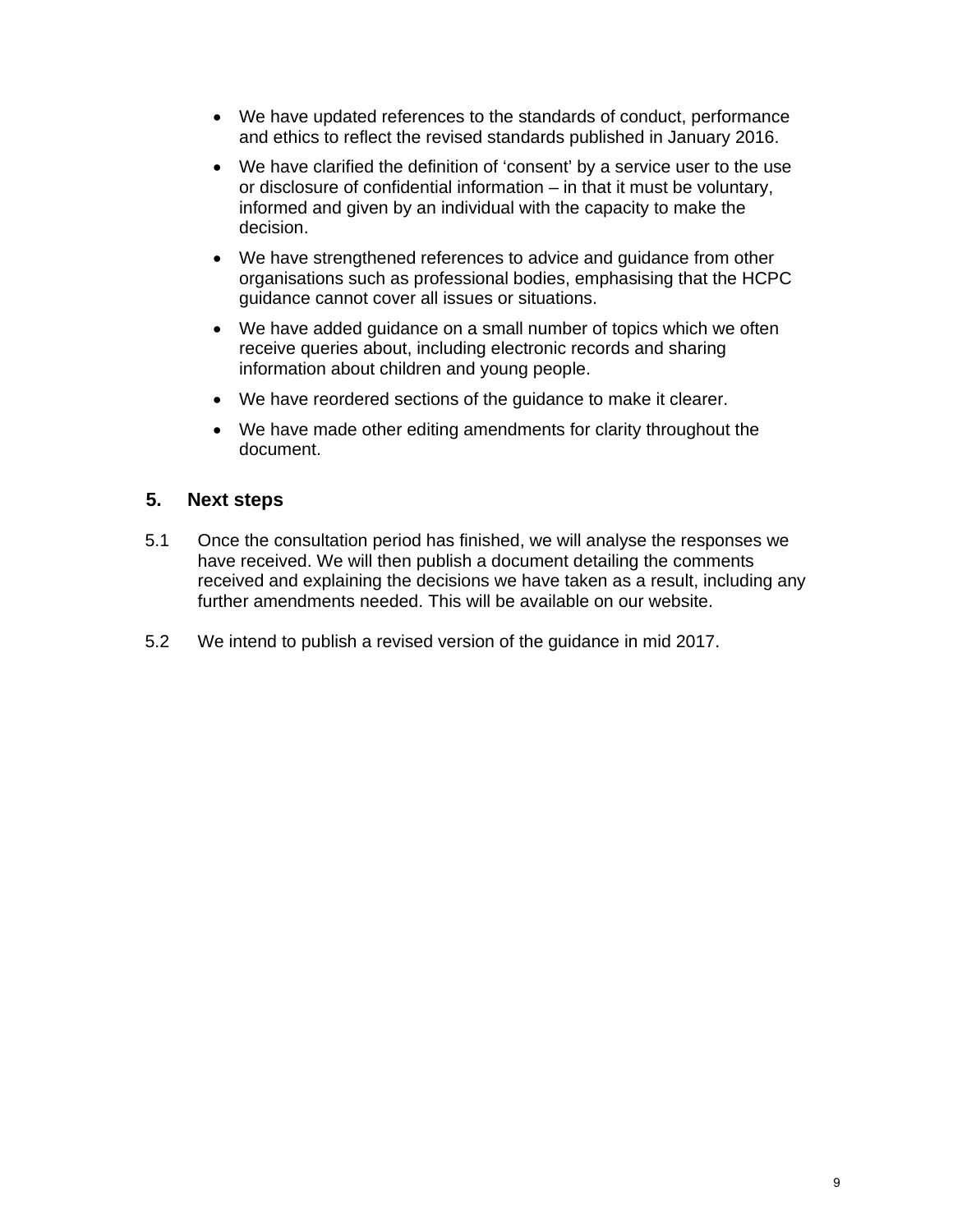

# Confidentiality - guidance for registrants

## **Contents**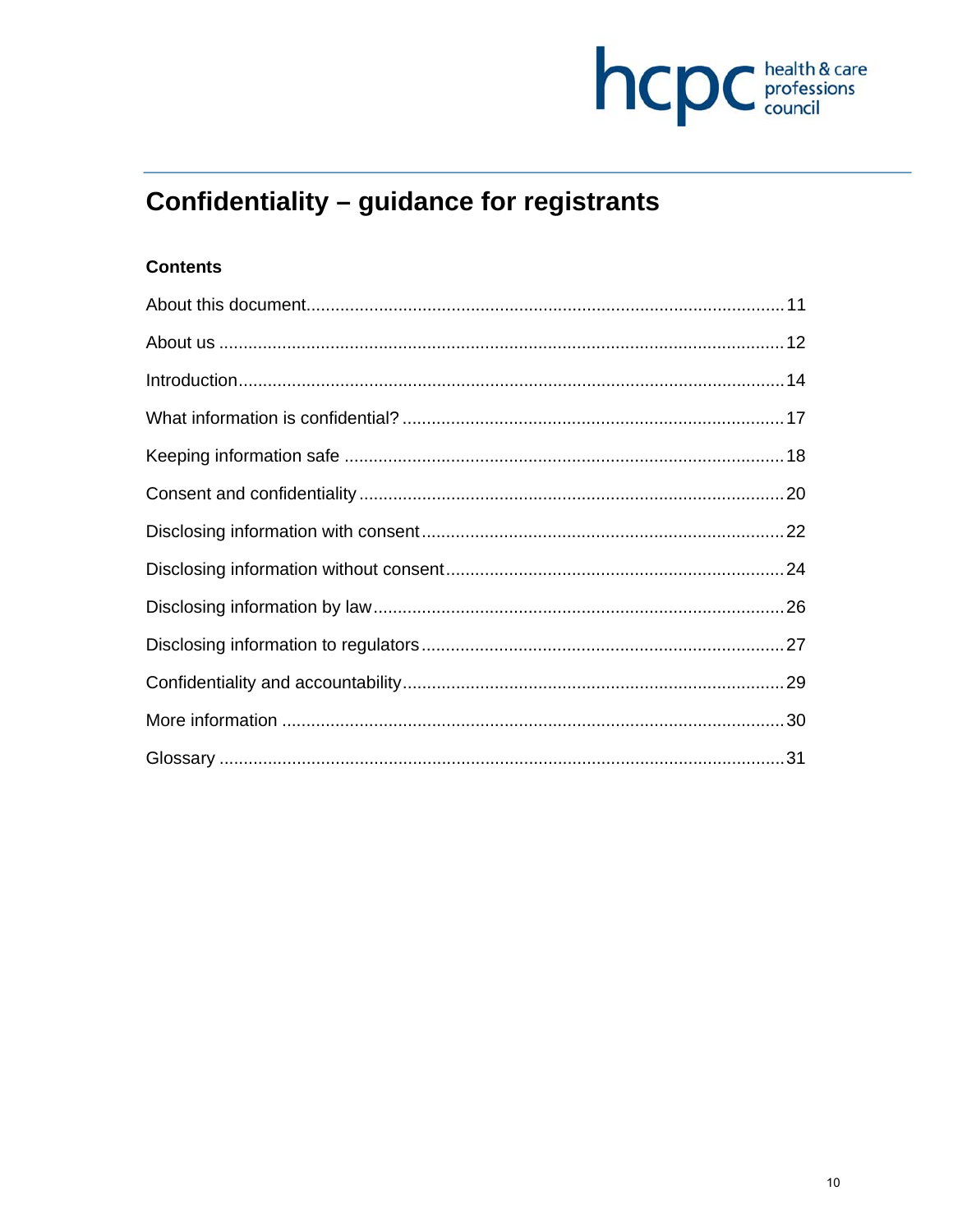## **About this document**

This document provides guidance on some of the issues relating to how health and care professionals handle information about service users. It has been written primarily for our registrants, but might also be helpful to potential registrants, employers and other people who want to know how we expect professionals to approach issues of confidentiality.

This document is not designed to replace local procedures and is not meant to cover every situation where problems can come up. However, it is meant to help you to make informed and reasonable decisions relating to issues of confidentiality, in line with our standards.

If you have any questions after reading this document, please see the 'More information' section on page X. We also explain some of the terms and phrases we use throughout this document in the Glossary on page X.

## **Language**

In most of this guidance, when we refer to 'service users' we mean to include patients, clients and other people who are directly affected by the care, treatment or other services that registrants provide. The broad principles set out in this guidance also apply to registrants who provide services to organisations rather than individuals.

In this document, 'you' means a registrant and 'we' and 'our' refers the Health and Care Professions Council.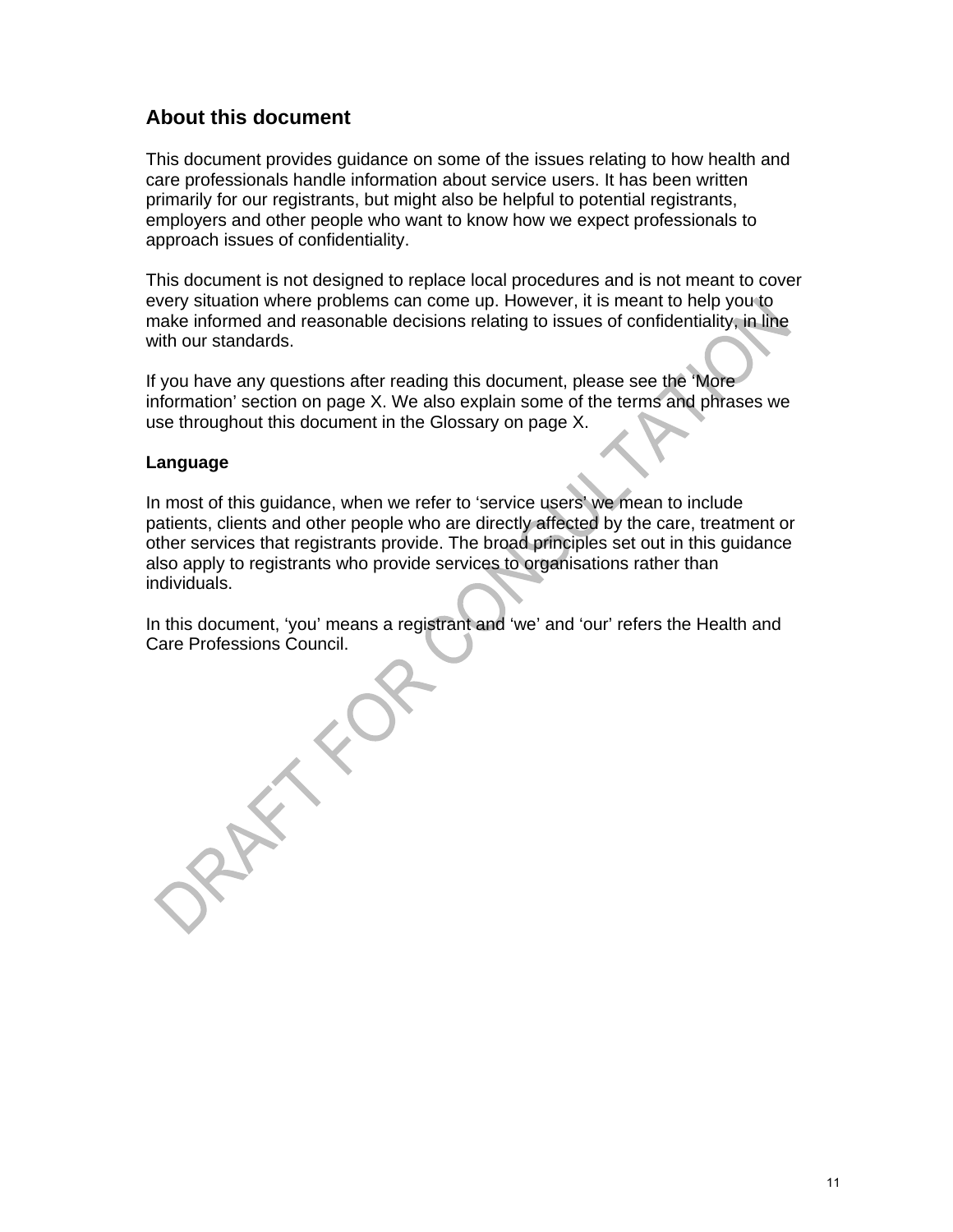## **About us**

We are the Health and Care Professions Council (HCPC). We are a regulator and our main aim is to protect the public. To do this, we keep a register of professionals who meet our standards for their training, professional skills, behaviour and health.

Health and care professionals on our Register are called 'registrants'. If registrants do not meet our standards, we can take action against them. In serious cases, this may include removing them from the Register so that they can no longer practise.

Our registrants work in a variety of different settings and with a variety of different people. In this document, we refer to those who use or who are affected by the services of our registrants as 'service users'.

## **Who do we regulate?**

We currently regulate the following professions.

- Arts therapists
- Biomedical scientists
- Chiropodists / podiatrists
- Clinical scientists
- **Dietitians**
- Hearing aid dispensers
- Occupational therapists
- Operating department practitioners
- **Orthoptists**
- Paramedics
- **Physiotherapists**
- Practitioner psychologists
- Prosthetists / orthotists
- **Radiographers**
- Social workers in England
- Speech and language therapists

We may regulate other professions in the future. For an up-to-date list, please see our website at www.hcpc-uk.org.

## **Protected titles**

All of the professions have at least one professional title which is protected by law. This means, for example, that anyone using the title 'physiotherapist' or 'dietitian' must be registered with us.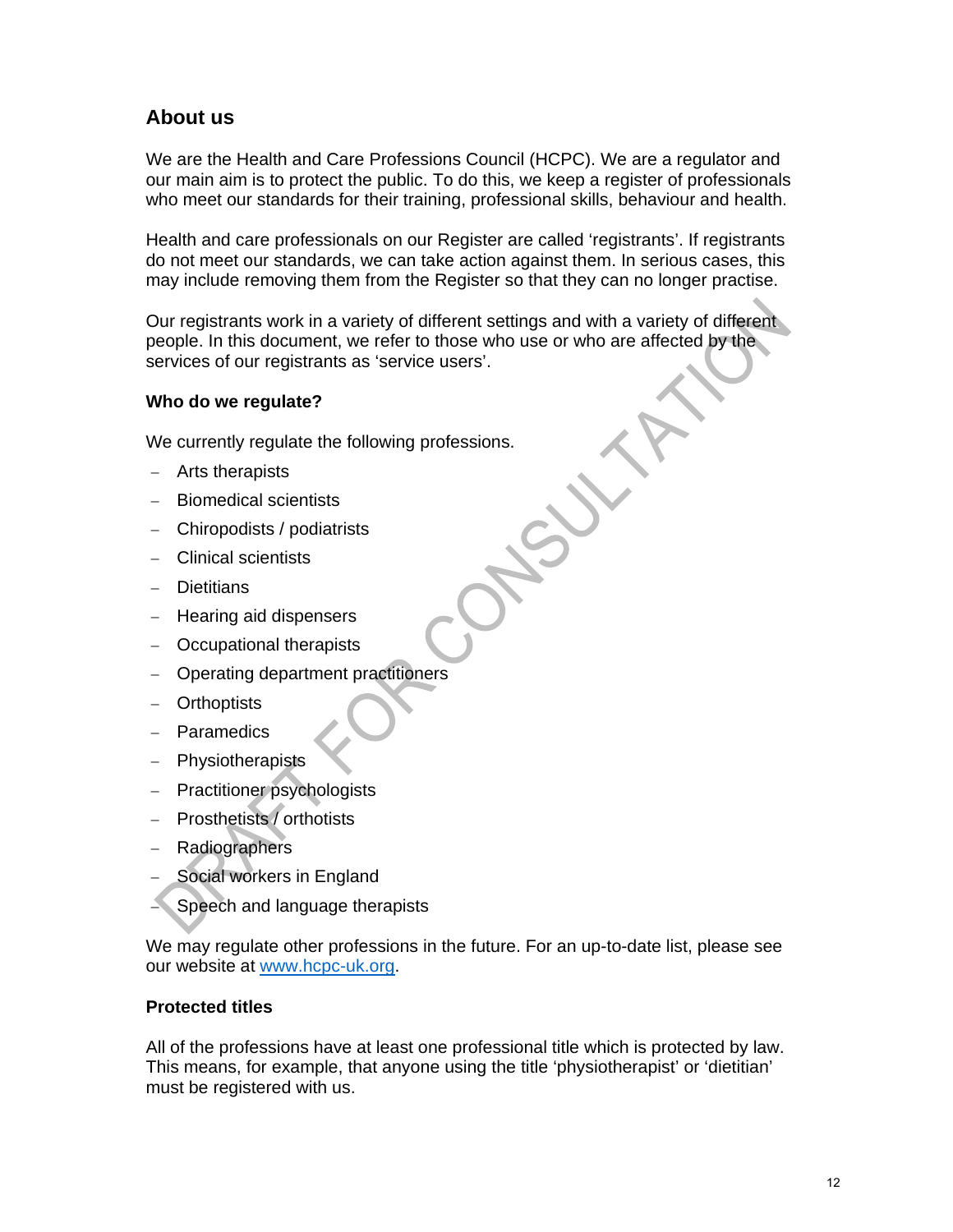Anyone who uses a protected title who is not registered with us, or who claims to be registered when they are not, is breaking the law and could be prosecuted.

NATION OPPOULTANC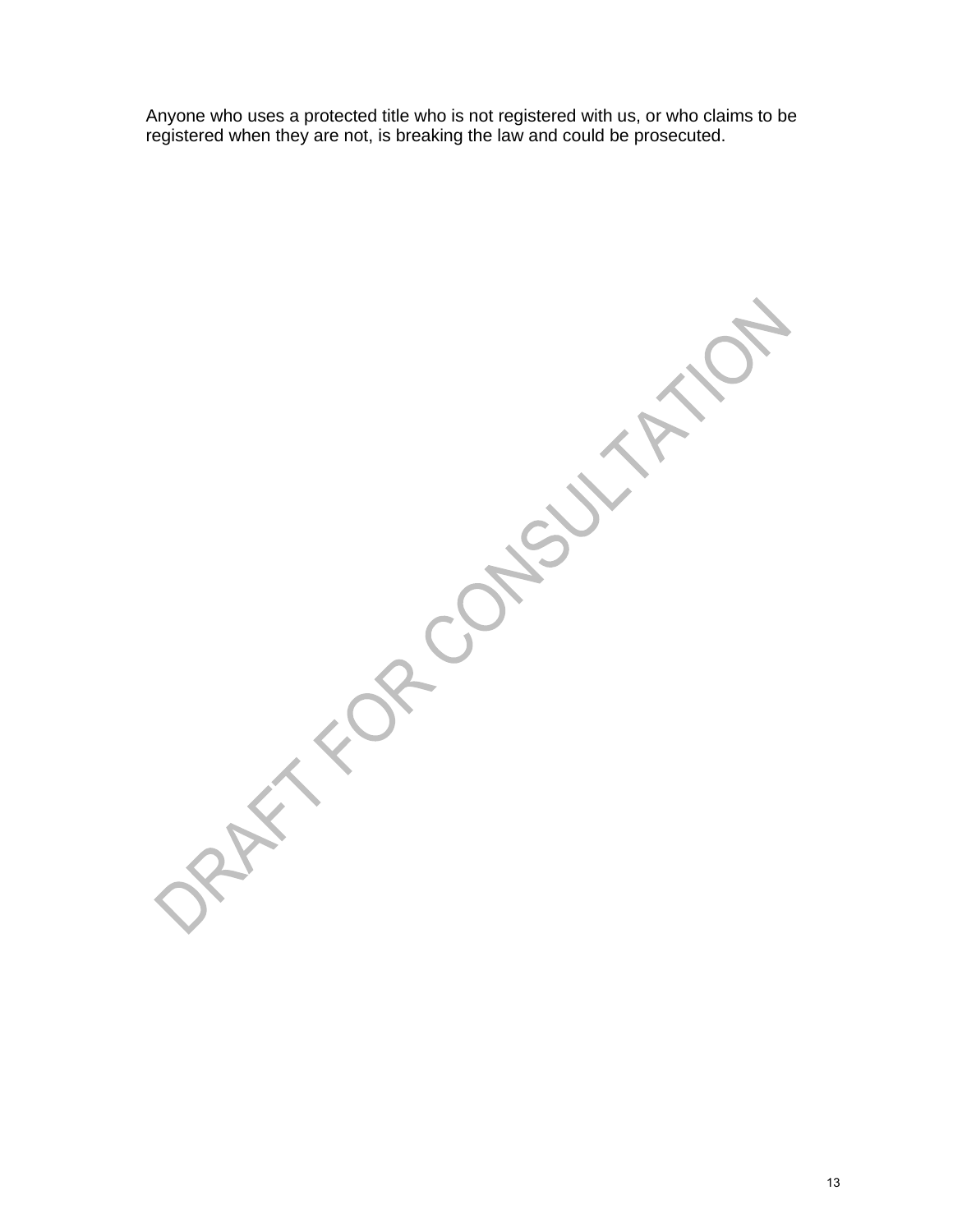## **Introduction**

Confidentiality means the protection of personal information. This information might include details of a service user's lifestyle, family or medical condition which they want to be kept private.

Service users expect the health and care professionals who are involved in their care or treatment, or have access to information about them, to protect their confidentiality at all times. Breaking confidentiality can affect the care or services you provide, as service users will be less likely to provide the information you need to care for them. Doing this may also affect the public's confidence in all health and care professionals.

**This guidance cannot cover every situation where problems or challenges about confidentiality might come up.** As a guide, however, you should keep the following principles in mind when handling information.

You should:

- take all reasonable steps to keep information about service users safe;
- make sure you have the service user's consent if you are passing on their information, and get express consent, in writing, if you are using the information for reasons which are not related to providing care, treatment or other services for them;
- only disclose identifiable information if it is absolutely necessary, and, when it is necessary, only disclose the minimum amount necessary;
- tell service users when you have disclosed their information (if this is practical and possible);
- keep appropriate records of disclosure;
- $-$  keep up to date with relevant law and good practice;
- if appropriate, ask for advice from colleagues, professional bodies, unions, legal professionals or us; and
- make your own informed decisions about disclosure and be able to justify them.

This document covers these principles in more detail and provides extra guidance about some of the issues which come up about confidentiality. It builds on the expectations of health and care professionals outlined in our standards of conduct, performance and ethics.

## **Our standards of conduct, performance and ethics**

The following standards of conduct, performance and ethics describe the professional behaviour we expect from you.

- 1. Promote and protect the interests of service users and carers
- 2. Communicate appropriately and effectively
- 3. Work within the limits of your knowledge and skills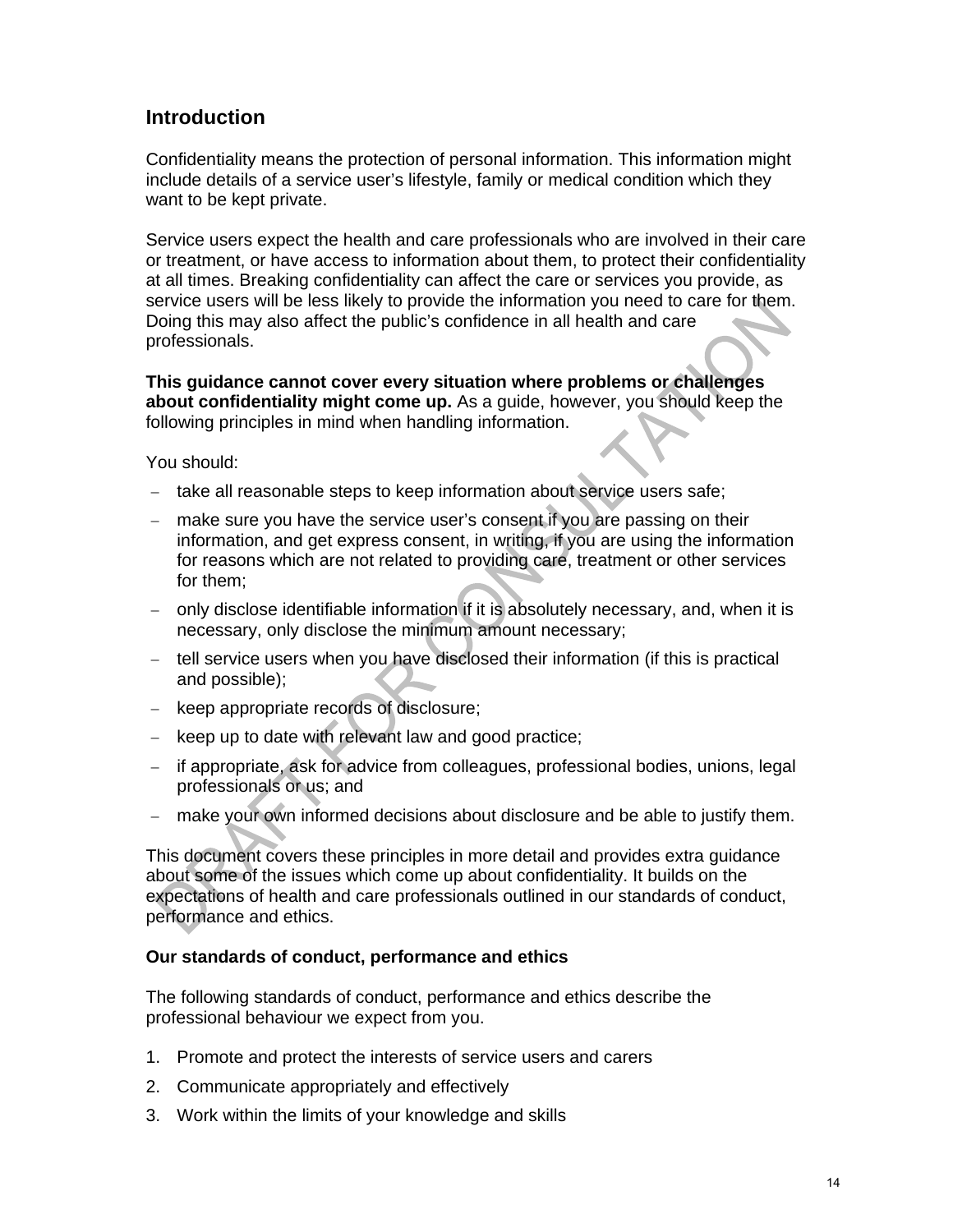- 4. Delegate appropriately
- 5. Respect confidentiality
- 6. Manage risk
- 7. Report concerns about safety
- 8. Be open when things go wrong
- 9. Be honest and trustworthy
- 10. Keep records of your work

You can download copies of these standards from our website, or you can ask us to send you a copy. Please see the section 'More information' on page X.

As our registrants work in a variety of settings and in a variety of different roles, we have written our standards so that they are relevant, as far as possible, to all registrants and all professions. We have also written them in a way that means they can take account of any changes in the law, technology or working practices.

Our standards are flexible enough to allow registrants and employers to take account of local circumstances – such as availability of resources – to develop ways of working that are practical, effective and meet the needs of service users.

We have written this document to help you meet our standards. However, there is often more than one way in which you can meet our standards. As an autonomous health and care professional, you still need to make personal decisions about the best way to meet our standards, taking account of your own practice and the needs of your service users. If someone raises concerns about your practice, we will take account of any steps you have taken, including following this guidance, when we decide whether you have met our standards.

## **Confidentiality and the law**

Your duty to respect and protect the confidentiality of service users at all times is both a professional and a legal responsibility. It is a professional responsibility because our standards are there to protect the public and say that you should protect the confidentiality of service users at all times. Confidentiality issues can affect your registration.

It is a legal responsibility because of the principles set by law, which say that professionals have a duty to protect the confidentiality of the people they have a professional relationship with. The law also says how you should keep, handle and disclose information.

This guidance draws on relevant laws that affect health and care professionals and their service users. You are not expected to be an expert on the law, but you must keep up to date with and meet your legal responsibilities. We have not referred to any law by name in this document to avoid any confusion and to make sure that this document can be easily understood by everyone who reads it.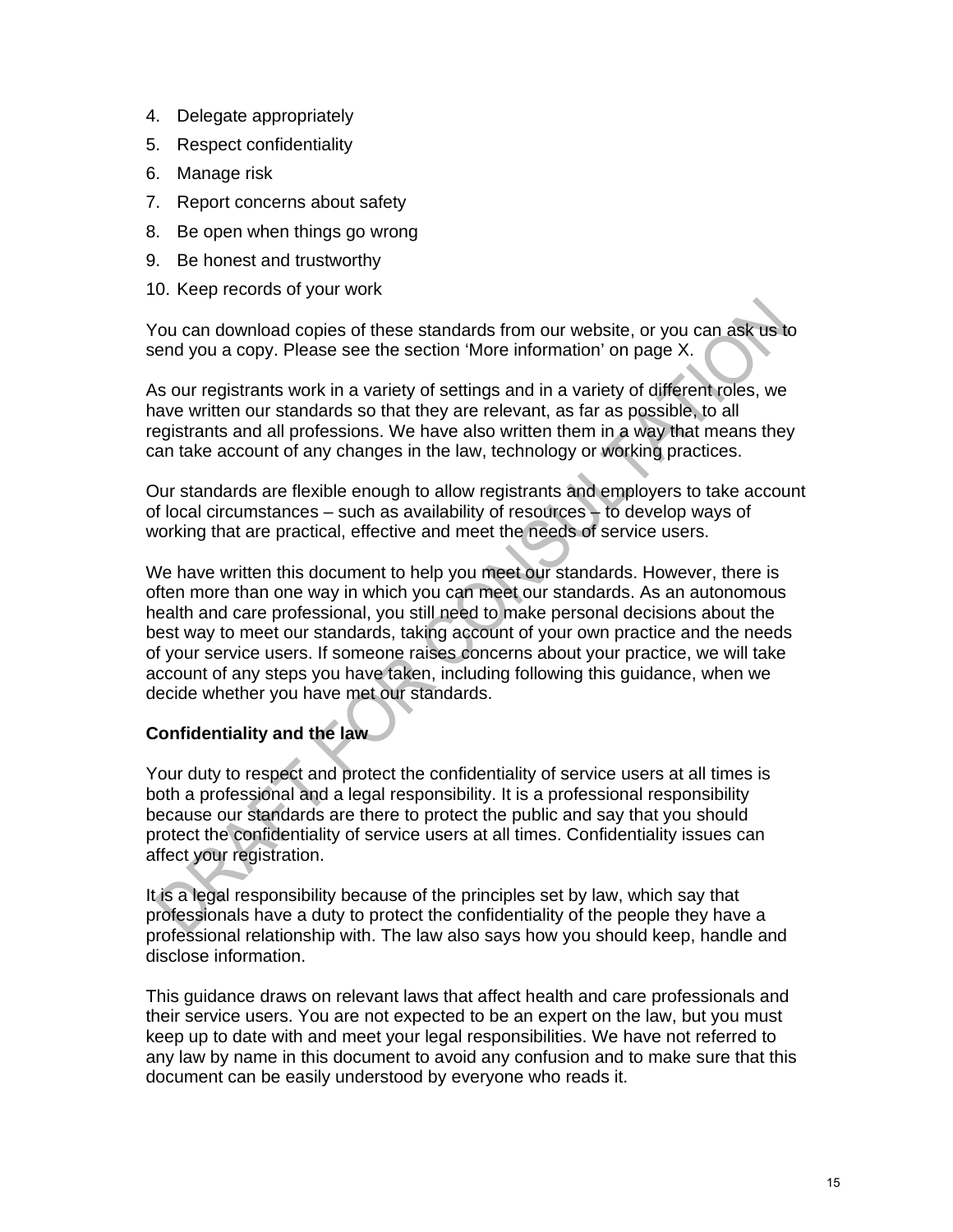Apart from the law, there is a large amount of guidance produced by other organisations, such as professional bodies, which may apply to you. If you are employed, your employer is also likely to have policies about confidentiality and sharing of information. You should keep up to date with and to follow any guidance or policies that are relevant to your practice.

### **Accessing and using information**

When we refer to 'using' information, we mean any way information is handled. This includes accessing information, as well as disclosing information to third parties and using information in research or teaching.

This guidance focuses mainly on disclosing or sharing information with other professionals or third parties. However, you should be aware that accessing information (including care records) without good reason, permission or authorisation is considered to be breaking confidentiality, even if you do not then share the information with a third party. You should be sure that you have a legitimate reason for accessing information about service users, for example where you need it to provide care, treatment or other services. For other reasons you are likely to need specific permission from the service user.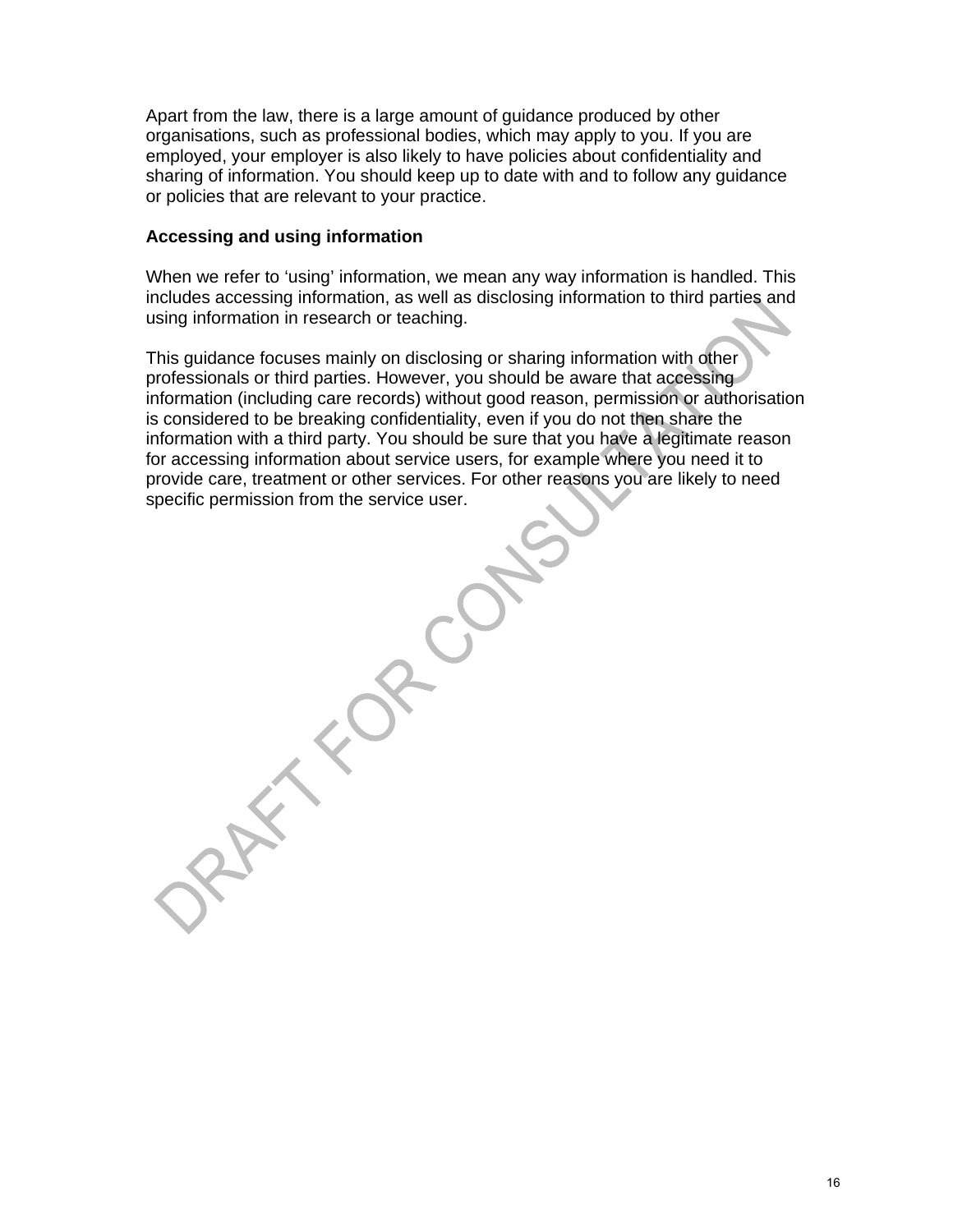## **What information is confidential?**

Information about a service user can be 'identifiable' or 'anonymised'.

By identifiable information we mean any information you hold about a service user that could identify them. Identifiable information about a service user must be treated as confidential.

This can include:

- personal details such as names and addresses;
- information about a service user's medical history, treatment or care that could identify them;
- photos, videos or other images; and
- other information that a service user, family member or carer shares with you that is not strictly related to the care, treatment or other services you provide.

On the other hand, anonymised information is information about a service user that has had all identifiable information removed from it and where there is little or no risk of a service user being identified by the information available. You may be able to share anonymised information more openly in some circumstances. However you should always consider carefully what you are sharing and with whom.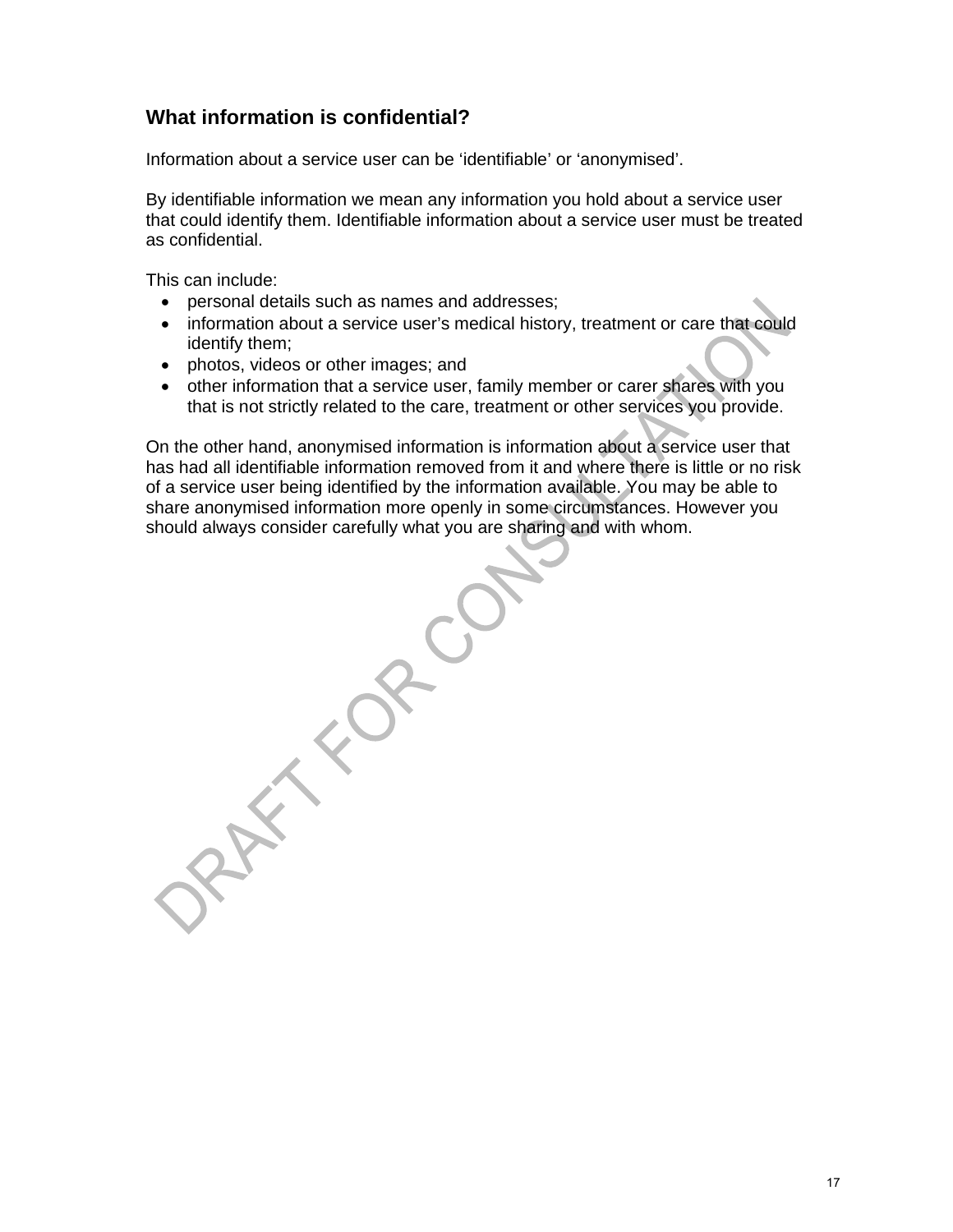## **Keeping information safe**

## **What our standards say**

Our standards of conduct, performance and ethics say that:

'You must treat information about service users as confidential' (5.1)

and

'You must keep records secure by protecting them from loss, damage or inappropriate access.' (10.3)

This means that you need to take all reasonable steps to protect information about service users. By 'reasonable steps', we mean that you need to take sensible, practical measures to make sure that you keep the information safe.

For example, you could store paper records in a lockable cabinet or room. If you run your own practice, you could develop a clear policy for your practice and provide training for your members of staff. Or, you might make sure that you avoid having conversations about service users in public areas where other people might be able to hear.

If you are employed by an organisation, your employer will normally have policies and guidelines on how you should store, handle and share information. In most circumstances, following these policies will allow you to meet our standards comfortably. However, you still need to think about your own practice to make sure that you are protecting confidentiality at all times.

As a responsible professional, it is important that you take action if it is brought to your attention that information about a service user has been lost, tampered with or accessed by someone inappropriately, or if there might be a risk of this happening. You should tell your employer (if you have one) and take steps to try to make sure that the problem does not happen again.

## **Electronic records**

Health and care records are increasingly being held electronically, rather than in paper form. We do not provide any specific guidelines about the types or features of computer-based systems which registrants should use.

This is partly because technology changes quickly and we would not want to prevent registrants from using new technologies. It is also because the type of electronic record system you use will depend on your practice, the type of setting you work in and other factors.

If you are employed, you should follow your employer's policies and procedures for electronic record keeping and information security.

If you are self-employed and need to set your own policies and procedures, you must make sure that you continue to meet our standards. With regard to electronic records, this means ensuring that the records are kept secure and can only be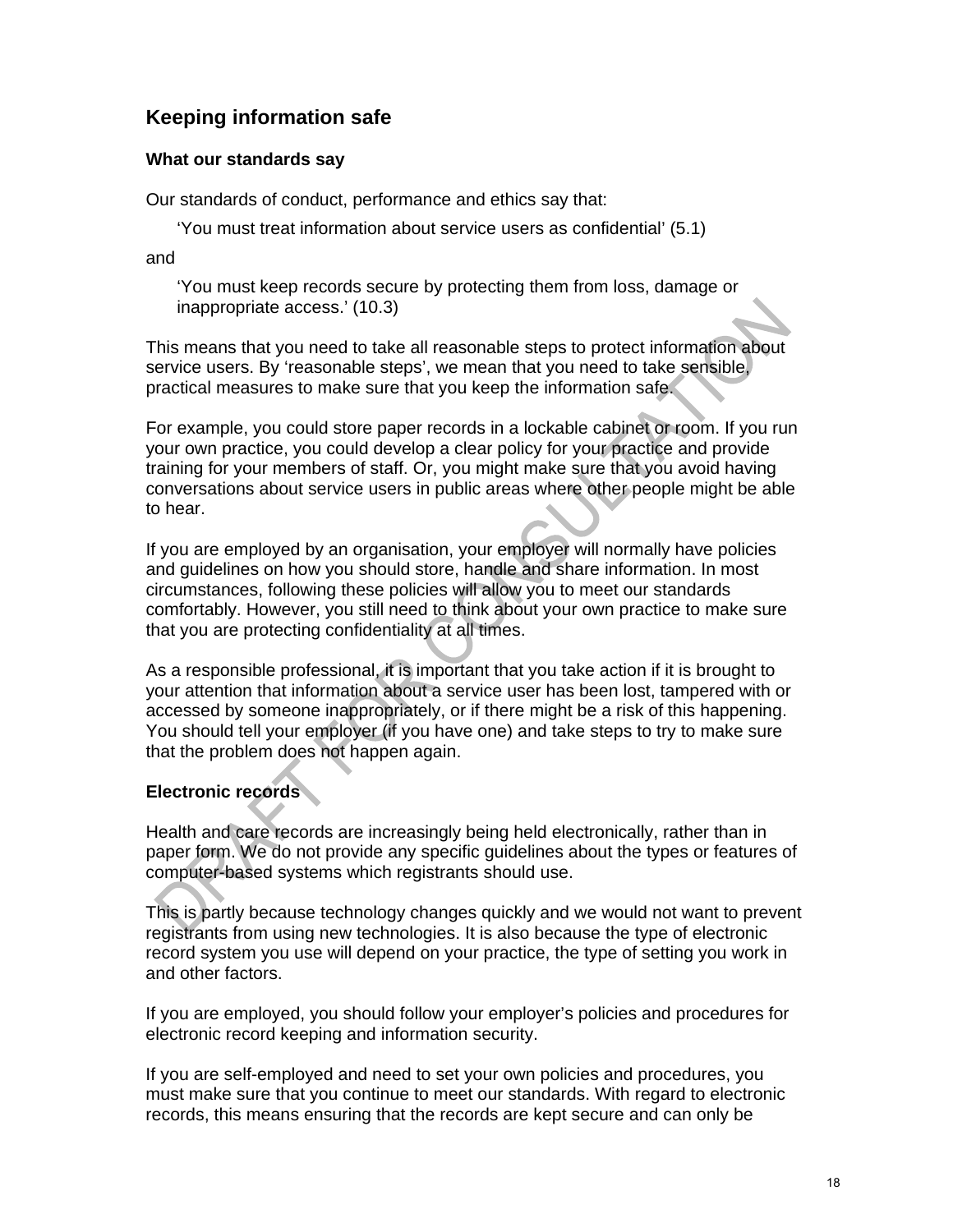accessed by the appropriate people. An effective system for restricting access to the records – for example, personal logins and effective passwords – should be in place.

ORAFT FOR CONSULTATION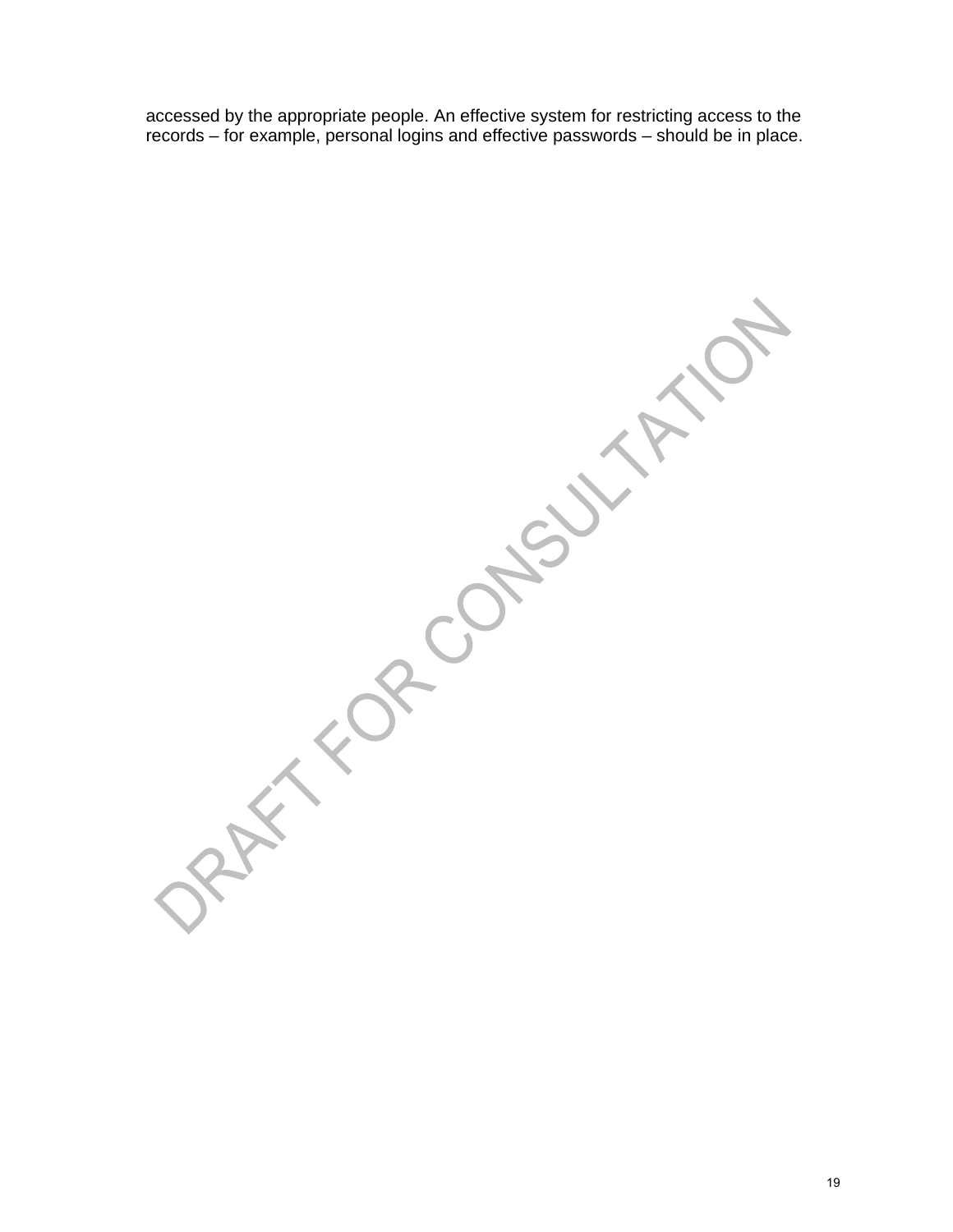## **Consent and confidentiality**

Identifiable information is disclosed for a number of reasons. It can happen when you refer a service user to another health and care professional or when a service user asks for information to be given to a third party.

It is important that you get the service user's permission, or 'consent', before you share or disclose their information or use it for reasons which are not related to the care or services you provide for them. There are some exceptions to this and we cover these later in this document.

## **What our standards say**

Our standards of conduct, performance and ethics say that:

'You must only disclose confidential information if:

- you have permission;
- $-$  the law allows this:
- $-$  it is in the service user's best interests; or
- $-$  it is in the public interest, such as if it is necessary to protect public safety or prevent harm to other people.' (5.2)

#### **What is consent?**

Consenting means that the service user understands and does not object to:

- the information being disclosed or shared;
- the reason for the disclosure;
- the people or organisations with which the information will be shared; and
- how the information will be used.

For consent to be valid, it must be **voluntary** and **informed**, and the person must have the **capacity** to make the decision.

'Voluntary' means that the decision is made freely and without coercion or pressure from professionals, family, friends or others.

By 'informed', we mean that the service user has enough information to make a decision about whether they give their permission for their information to be shared with other people. (This is sometimes called 'informed consent'.) Service users should be fully aware of why you need to share any information about them, how you will do so; whom you will be sharing the information with; and how that information will be used. You should also tell them how not giving their permission is likely to affect the care, treatment or services they receive.

By 'capacity' we mean a service user's ability to understand what they are consenting to, which is not diminished by an illness (including mental health condition) or disability.

There are two types of consent – **express consent** and **implied consent** – which are explained below.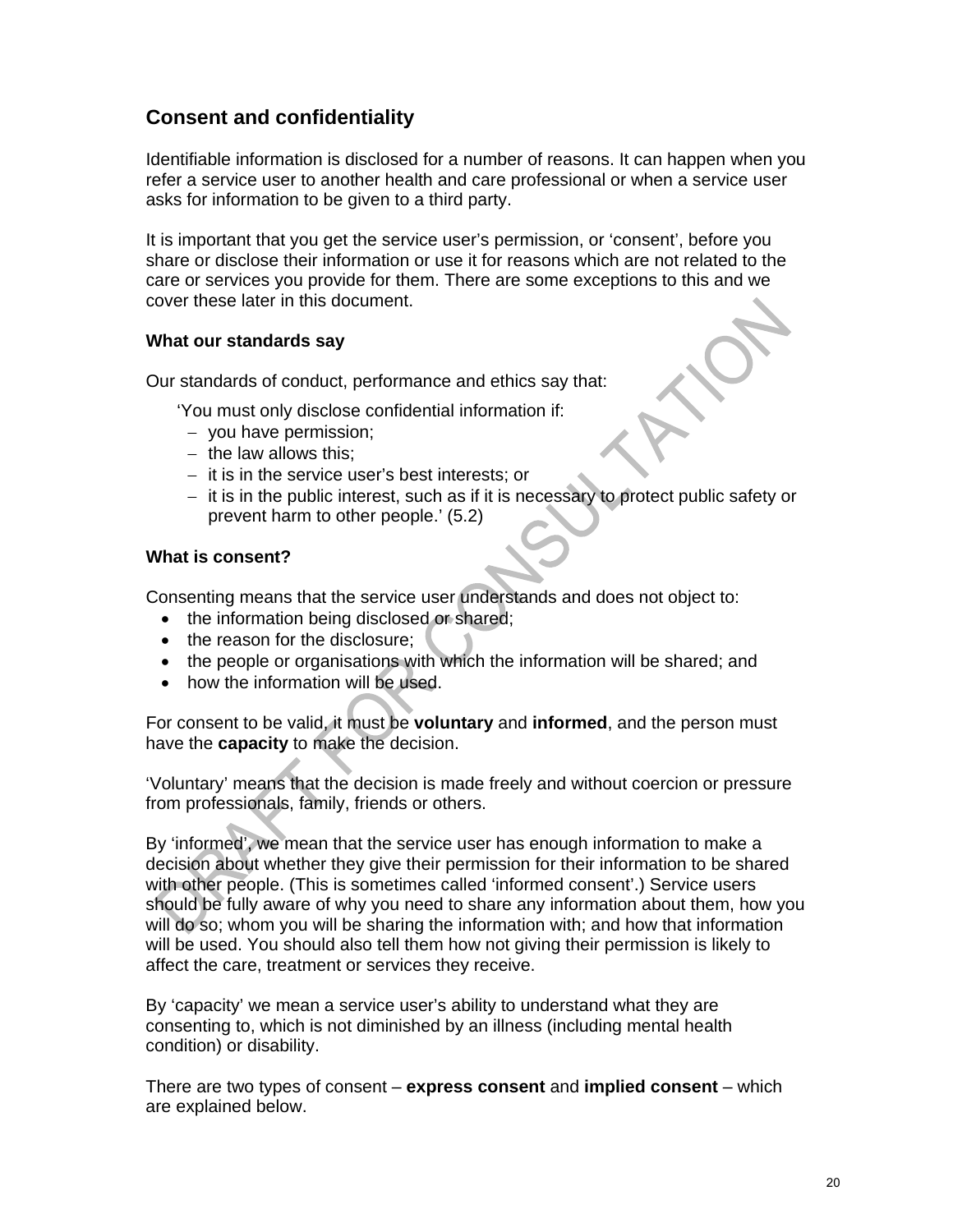- **Express consent:** This is where you are given specific permission to do something. You need to get express consent if you are using identifiable information for reasons which are not related to the care, treatment or other services you provide for the service user, or in a way which they would not reasonably expect. It is also important to get express consent if a service user has previously objected to you sharing their information with other people. Express consent could be spoken or written. If you are employed, your employer may use consent forms or have other procedures in place.
- **Implied consent:** This is where consent from the service user is not expressly spoken or written but can be taken as understood, for example because they have agreed to receive treatment, care or other services. If you are using identifiable information to care for a service user or provide services to them, in most circumstances you will have their implied consent. Most service users will understand the importance of sharing information within the multidisciplinary team. If you are not sure whether you have implied consent, you should always seek express consent.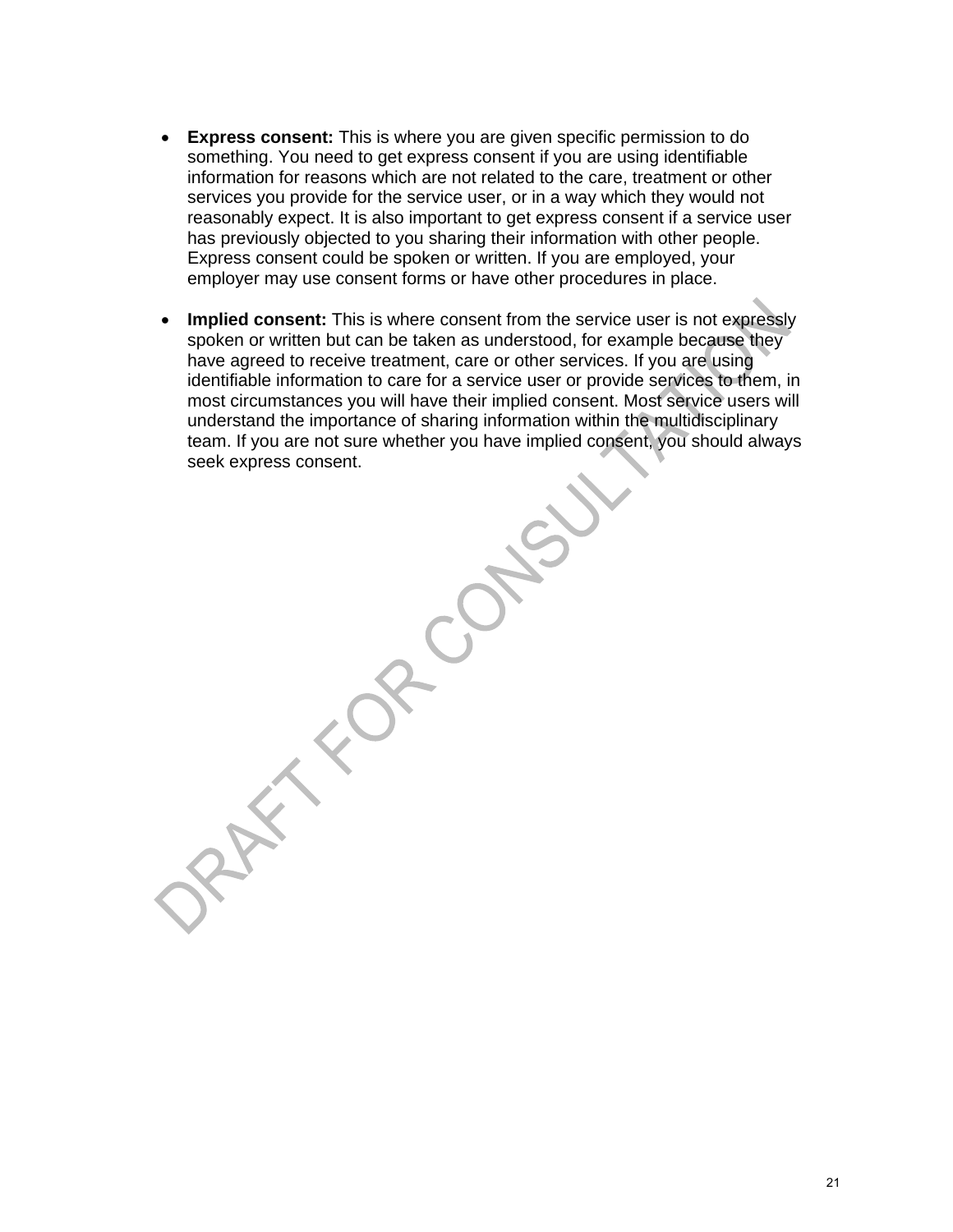## **Disclosing information with consent**

In most cases, you will need to make sure you have consent from the service user before you disclose or share any identifiable information.

## **Liaising with other practitioners**

One of the most common reasons for disclosing confidential information will be when you liaise with other health and care practitioners. This might include discussing a case with a colleague or referring a service user to another health and care professional.

Sharing information is part of good practice. Care is rarely provided by just one health and care professional, and sharing information within the multidisciplinary team or with other organisations or agencies is often an important way of making sure care can be provided effectively.

Most service users will understand the importance of sharing information with others who are involved in their care or treatment and will expect you to do so, so you will normally have implied consent to do this.

However, when you share information with other colleagues, you should make sure that:

- it is necessary to provide the information;
- you only disclose the information that is relevant; and
- the professional receiving the information understands why you are sharing it and that they have a duty to keep it confidential.

If you decide not to liaise with other practitioners when you might reasonably be expected to, or if a service user asks you not to do so, it is important that you keep clear records of this and are able to justify your decision.

If you are concerned about a request someone makes for information – for example, if it appears that the information they have asked for is not relevant – you should contact the person who has asked for the information so they can explain their request. You may also want to get legal advice, or advice from a union or professional body if you are a member.

## **Other reasons**

It is important that you get express consent, in writing where possible, if you plan to use identifiable information for reasons which are not directly related to the service user's care or if they would not reasonably expect their information to be used or shared in that way.

Examples might be where you need information for research, teaching or health and care services planning. In many cases it will be sufficient to use anonymised or deidentified information. Where possible, it is preferable to use this than to use identifiable information. You should consider how much information you need to change or remove to make sure that you are protecting the service user's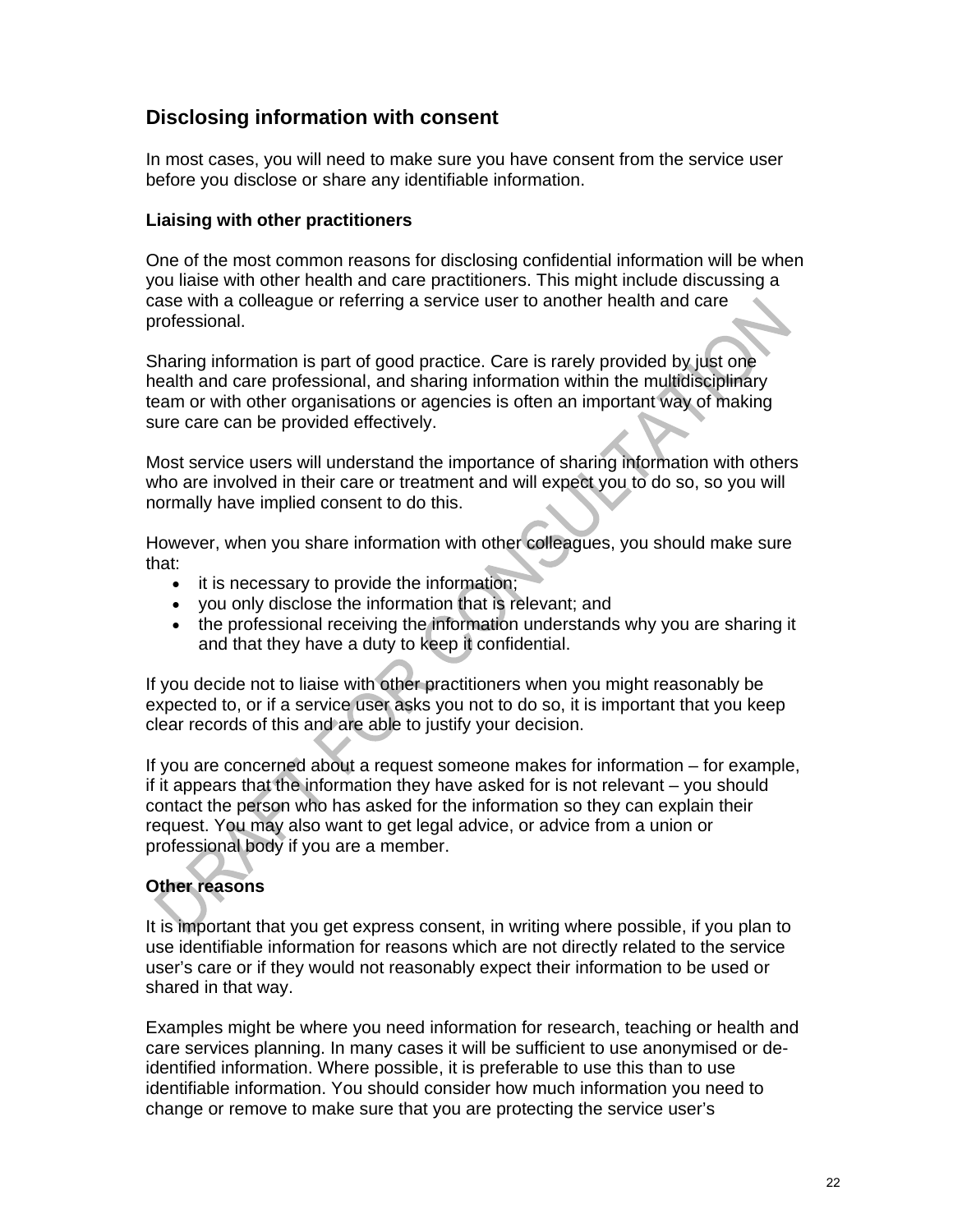confidentiality. For example, you should consider whether the area in which you work means that it might be possible to identify the service user by their job or by their medical condition.

If you need to use identifiable information, you should explain fully to the service user how you will use their information and whether there are any risks involved in disclosing it. You should make sure that their consent is clearly recorded in their notes.

Sometimes, you may be asked for information by a third party who is not a health and care professional. This might be a request to send information to an insurance company, government agency or a solicitor. You should take steps to make sure that you have express consent to provide any information.

In these situations, you should also keep a written record of the information you have disclosed and only disclose what you have been asked to. You should also offer to show the service user or provide a copy of any report you write about them for such purposes.

## **If a service user does not consent**

You must act in the best interests of service users at all times. This includes giving service users enough information to make sure that they are able to make a decision about whether they give their consent for you to share their information with other people. For example, you should make sure that you explain to the service user the possible effect of not sharing information about their care or other services you are providing.

If a service user who has capacity refuses to give consent for information to be shared with other health and care professionals involved in providing care, treatment or other services, you must respect their decision, even if it could diminish the care, treatment or other services they can receive.

However, if the law says you must disclose the information or it is justified in the public interest to share the information, you may do so without the consent of the service user. We explain more about such situations later in this document.

## **Children and young people**

There are specific rules relating to consent for children and young people under the age of 16. In some cases, you may need to seek consent from a parent or someone with parental responsibility in order to use or share information about a child or young person.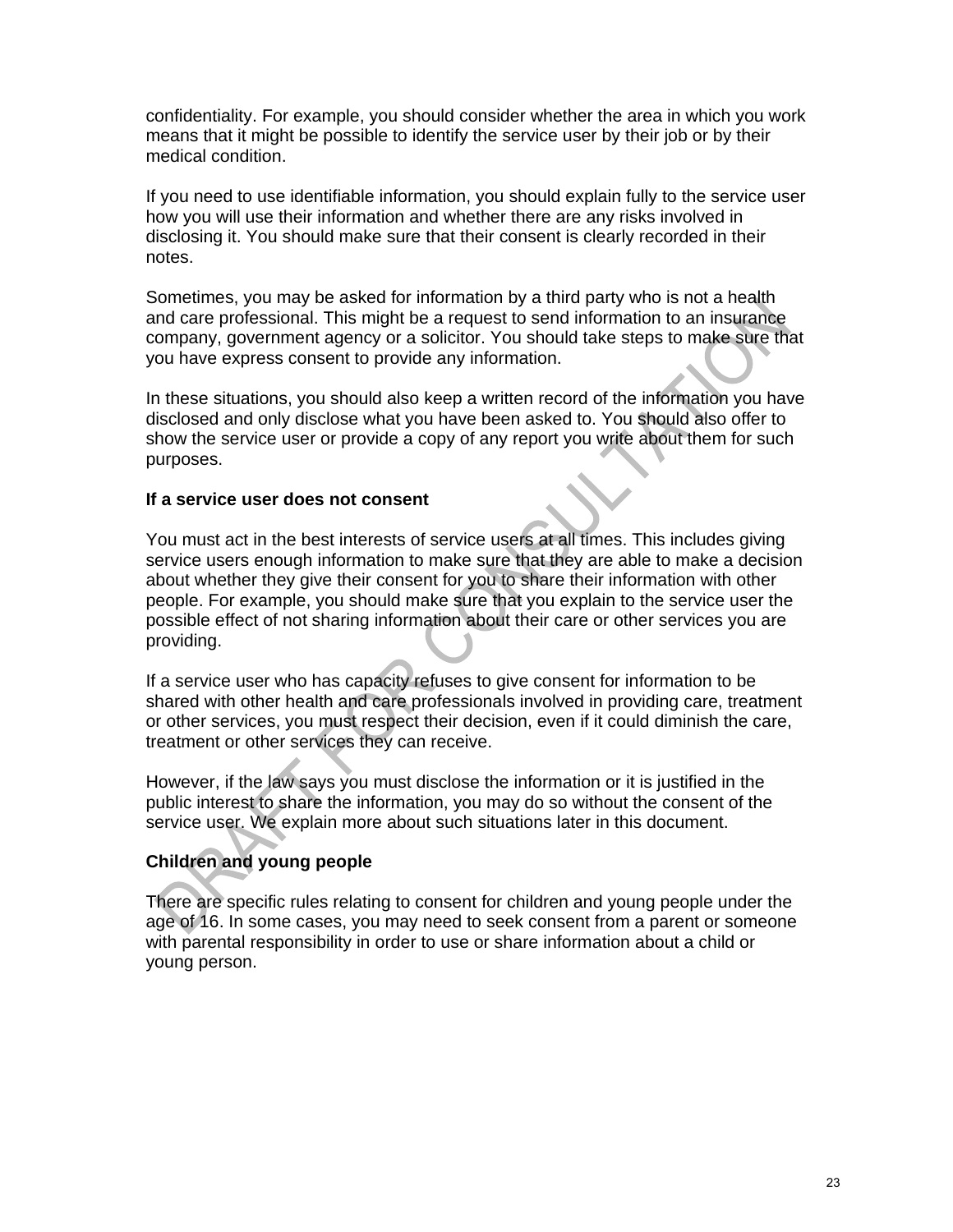## **Disclosing information without consent**

There are a small number of circumstances where you might need to pass on information without consent, or when you have asked for consent but the service user has refused it.

## **If the service user is unable to consent**

In some circumstances it may not be possible to seek consent from a service user to share information. For example, in some emergency situations, the service user may be unable to communicate or give consent because they are very unwell or unconscious. In other circumstances, the service user may not have capacity to give consent.

Whether a service user has capacity will depend on a number of different things, including their mental capacity and age. There is complex legislation on these issues, and this guidance does not deal with them in detail. If a service user is unable to consent, you may have to disclose information if it is in the best interests of the service user – for example, to prevent significant harm.

Additionally, information may need to be shared with those closest to them (such as a carer or family members) to enable you or other health and care professionals to determine what is in their best interests. It is also reasonable to assume that they would want those closest to them to be kept informed of their condition, treatment or care, unless they previously indicated otherwise.

You should speak to your employer (if you have one) or professional body for further guidance.

## **Public interest**

You can also disclose confidential information without consent from the service user if it is in the 'public interest' to do so.

This might be in circumstances where disclosing the information is necessary to prevent a serious crime or serious harm to other people. You can find out whether it is in the public interest to disclose information by considering the possible risk of harm to other people if you do not pass it on, compared with the possible consequences if you do. This includes taking account of how disclosing the information could affect the care, treatment or other services you provide to the service user.

You should carefully consider whether it is in the public interest to disclose the information. If you are unsure, you should speak to your manager, employer (if you have one), or your union or defence organisation. You may also want to get legal advice.

You need to be able to justify a decision to disclose information in the public interest (or a decision not to disclose information) so it is important that you keep clear records.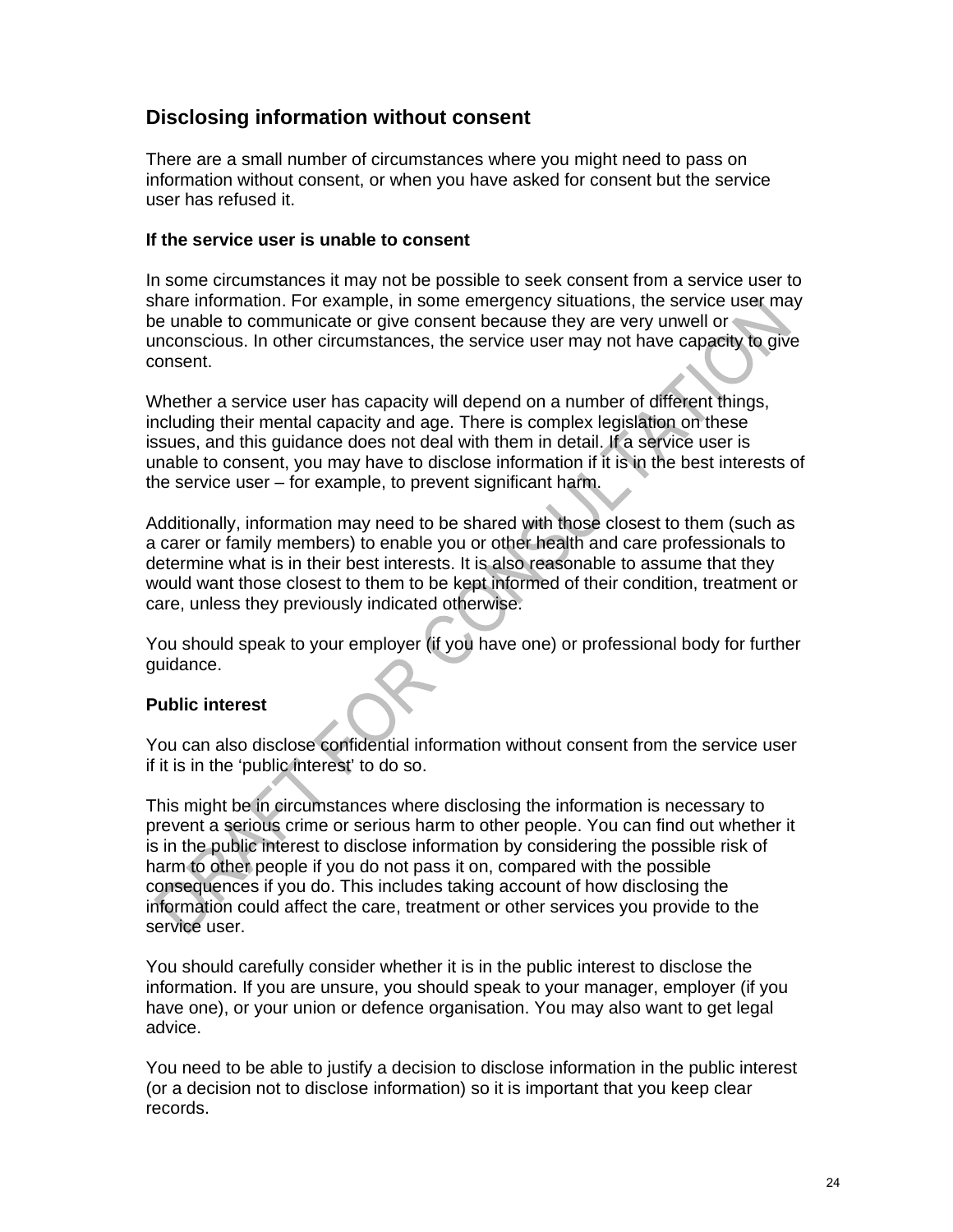Even where it is considered to be justified in the public interest to disclose confidential information, you should still take appropriate steps to get the service user's consent (if possible) before you do so. You should keep them informed about the situation as much as you can. However, this might not be possible or appropriate in some circumstances, such as when you disclose information to prevent or report a serious crime.

FOR CONSOY

 $\times$ 

BY C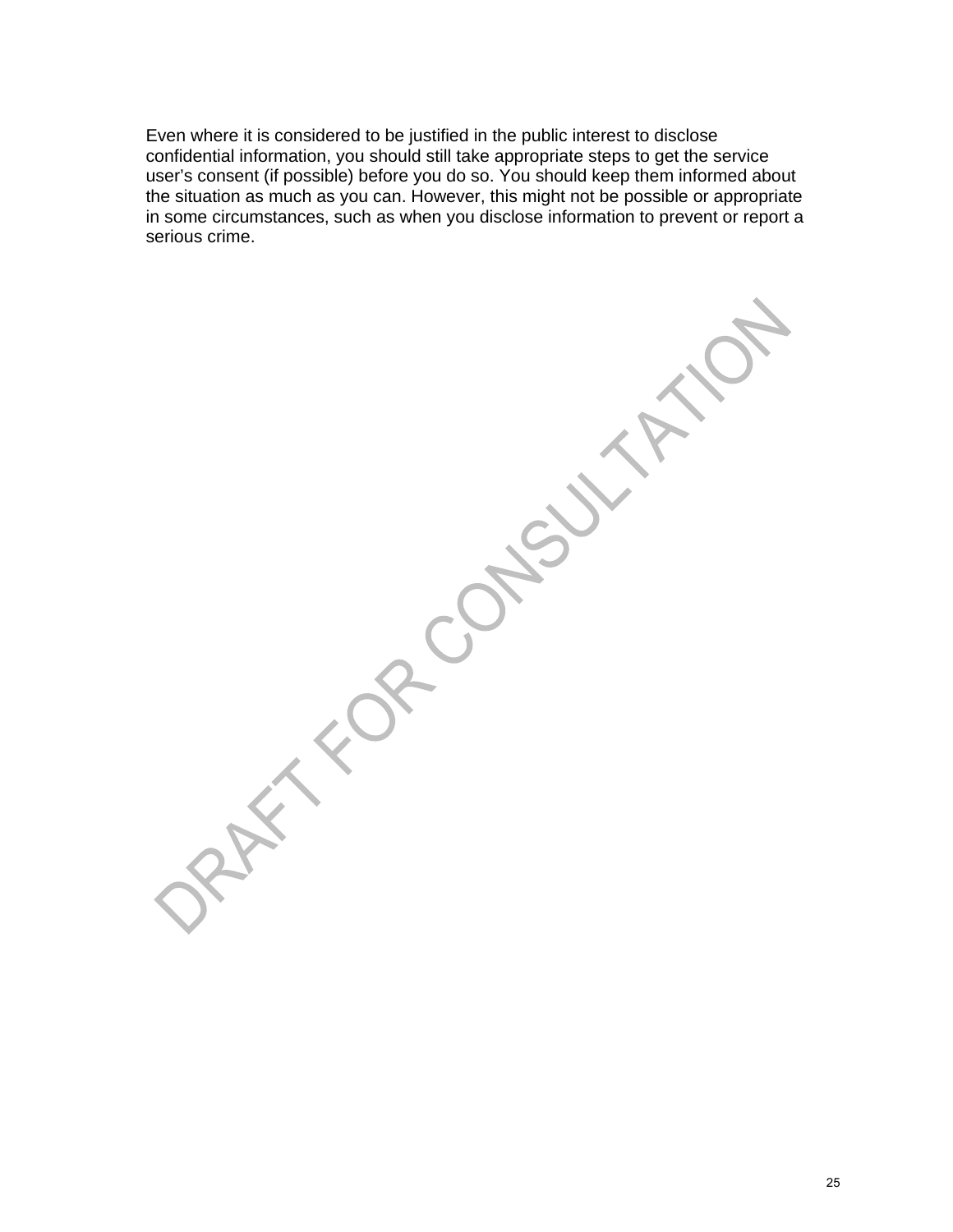## **Disclosing information by law**

Sometimes, you may be asked for information directly under the law – for example, if a court has ordered you to disclose the information. You have a legal duty to keep to these kinds of requests.

You should tell the service user if you have disclosed information about them, unless there are good reasons not to, for example if telling them would undermine the prevention or detection of serious crime. You should also only provide the information you have been asked for and keep a record of this.

Keep in mind that not all requests from solicitors, the police or an officer of the court are made under the law. If disclosure is not required by law, and cannot be justified in the public interest, you must get express consent from the service user.

#### **Requests from service users**

Service users have a right, by law, to access information about them. Although not every request you receive for information will quote the law, it is important that you respect service users' rights to ask to see their information.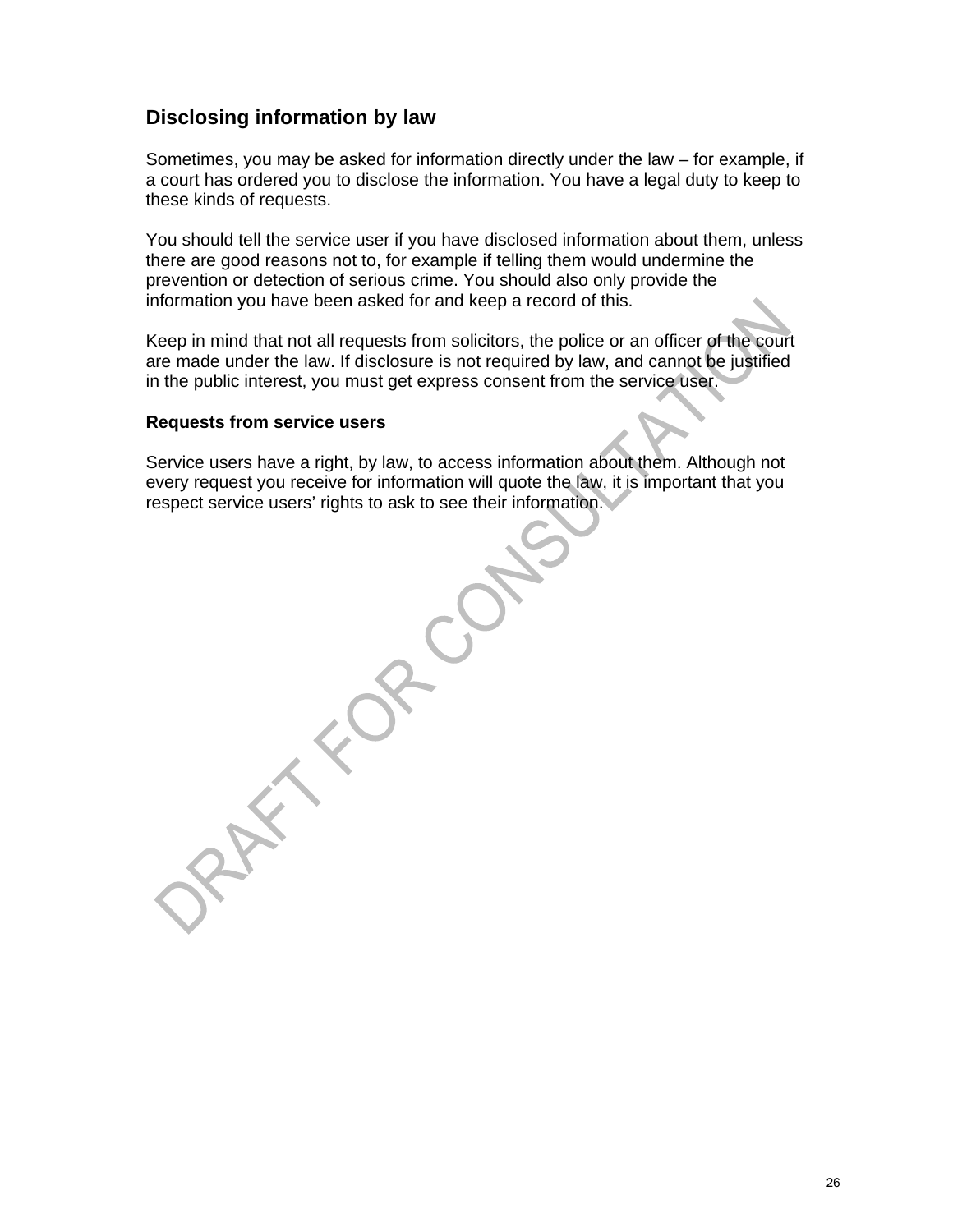## **Disclosing information to regulators**

There are a number of regulators – such as the General Medical Council, the Care Quality Commission and us – who may need you to pass on information to them. This section refers to regulators of health and care professionals, but is relevant to other types of regulators as well.

## **Reporting your concerns**

We recognise that disclosing information to regulators can cause problems. Registrants are often not sure about passing on identifiable information because they do not know how this information might be used. However, so that regulators can protect the public, it is important that you tell them if you have any concerns about whether a registered professional is fit to practise. This is also related to your duties under our standards of conduct, performance and ethics.

When you tell a regulator about your concerns, you may need to include information about a service user. This might be because your concerns are about the care or services provided to a particular service user or group of service users.

If you need to disclose information about a service user, you should make sure that:

- the information is relevant to your concerns;
- you have received the service user's consent to disclose the information;
- all identifiable information, including names and addresses, has been removed; and
- you keep an appropriate record of your reasons for disclosing the information, and you can justify your decision if you are asked to.

You might also want to discuss these matters with your manager (if you have one) or a professional colleague.

If you are not sure whether to tell a regulator, what information to provide, or how they will use the information, you should contact the regulator for more advice.

## **Identifiable information and the fitness to practise process**

Sometimes regulators make requests for information about service users that they need to help them in an ongoing investigation about a registrant's fitness to practise. For example, if we are looking at a complaint about a registrant's record-keeping, we might need to ask for copies of the records so that we can decide whether the professional has met our standards.

Regulators often have powers to ask for information from anyone, apart from the professional the complaint relates to. They will sometimes make these requests using 'statutory powers'. These are legal powers that a regulator has to ask for information to help them in an investigation. You have to meet these requests, but it is good practice to tell service users (if possible) that the regulator has asked for their information.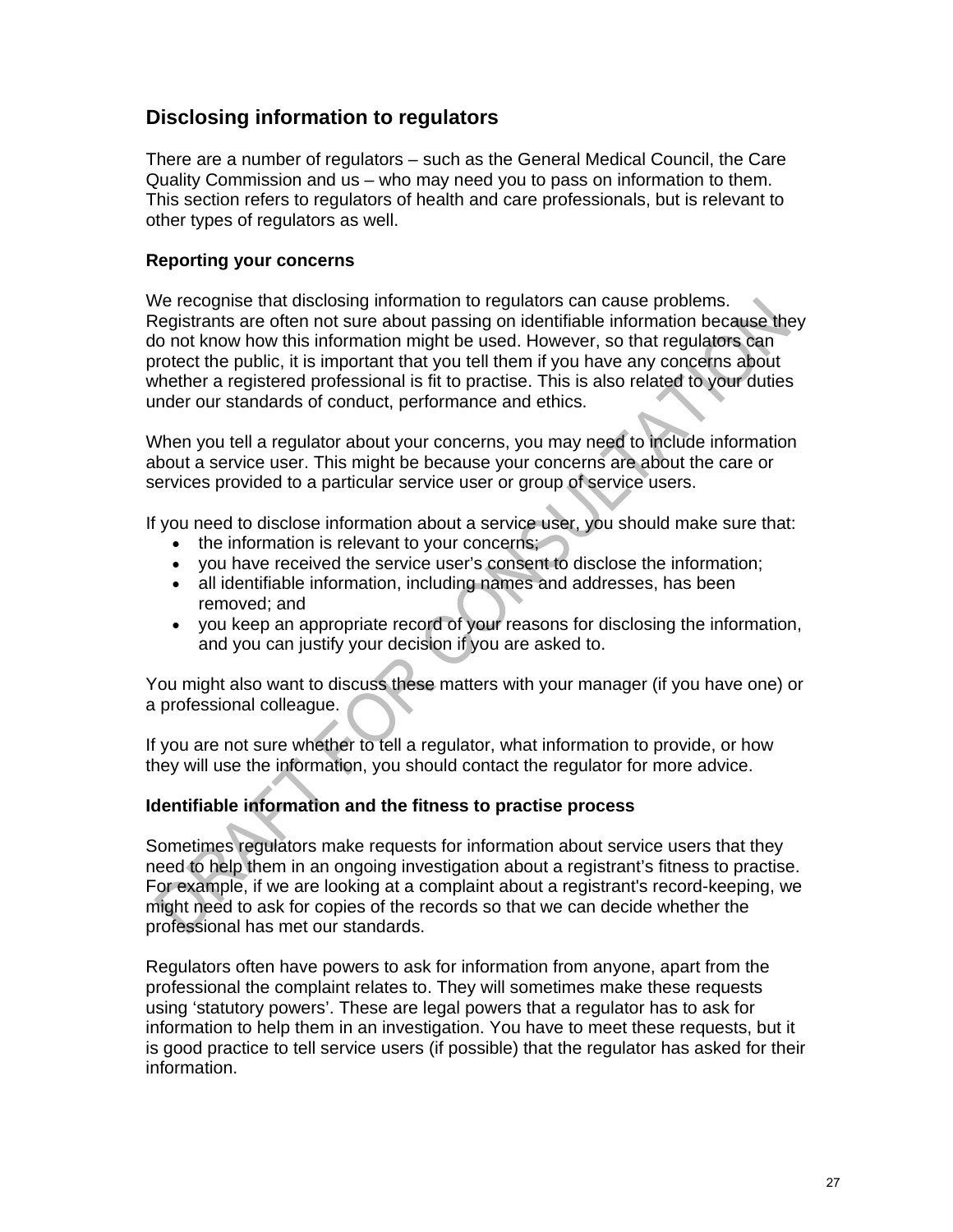You should make sure that you only provide the information the regulator has asked for, and provide anonymised or partly anonymised information when you can.

If we ask for information using our statutory powers, we will put this in writing and explain why we are asking for the information and how we will use it. Information we use during a hearing will usually have all the identifiable information removed from it, and we will always take appropriate steps to make sure that we protect a service user's confidentiality. These steps may include referring to a service user by their initials or holding hearings in private when necessary. We have a legal obligation to handle this information responsibly.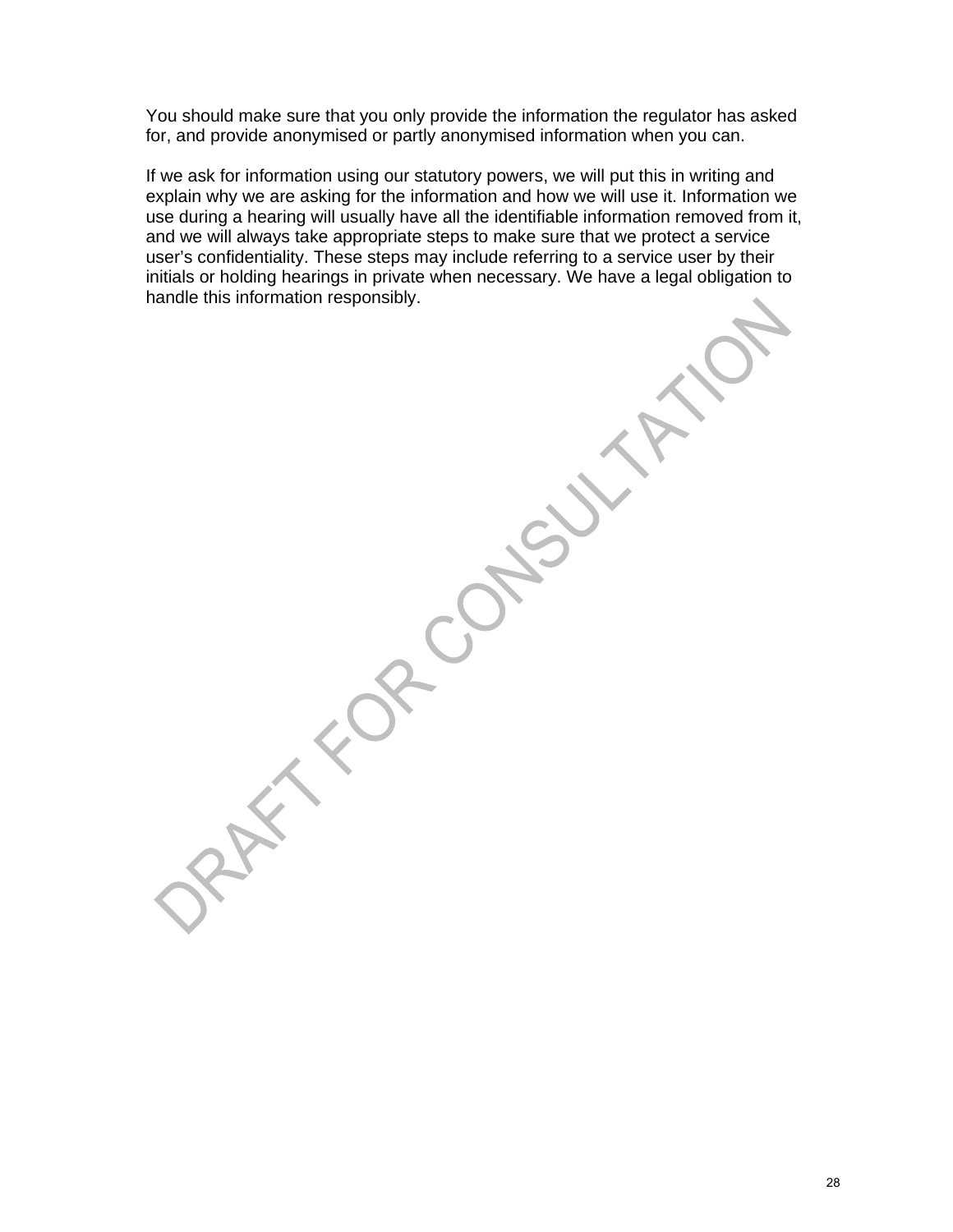## **Confidentiality and accountability**

As an autonomous health and care professional, you are responsible and accountable for the decisions you make, including ones about confidentiality and disclosing information.

We feel that **you** are best placed to make practical decisions, taking account of the way in which you practice. You need to make informed and reasonable decisions about your own practice to make sure that you respect and protect the confidentiality of service users at all times. It is also important that you are able to justify the decisions you make.

If you are employed by an organisation, they are likely to have policies and procedures in place relating to confidentiality. We expect you to practise in accordance with these

If you are self-employed or employ others, we expect you to put in place policies and procedures to make sure you are holding service users' information confidentially and sharing it only where lawful and appropriate.

However if you find that the policies and procedures relating to confidentiality in the organisation or service where you work are not suitable or appropriate, or do not enable you to fulfil your duties, you should raise your concerns. This might be to your manager or the person with responsibility for data protection where you work, or with another appropriate authority. If you feel that your employer's policy might mean that confidentiality is put at risk, you should contact your union, professional body or us for advice.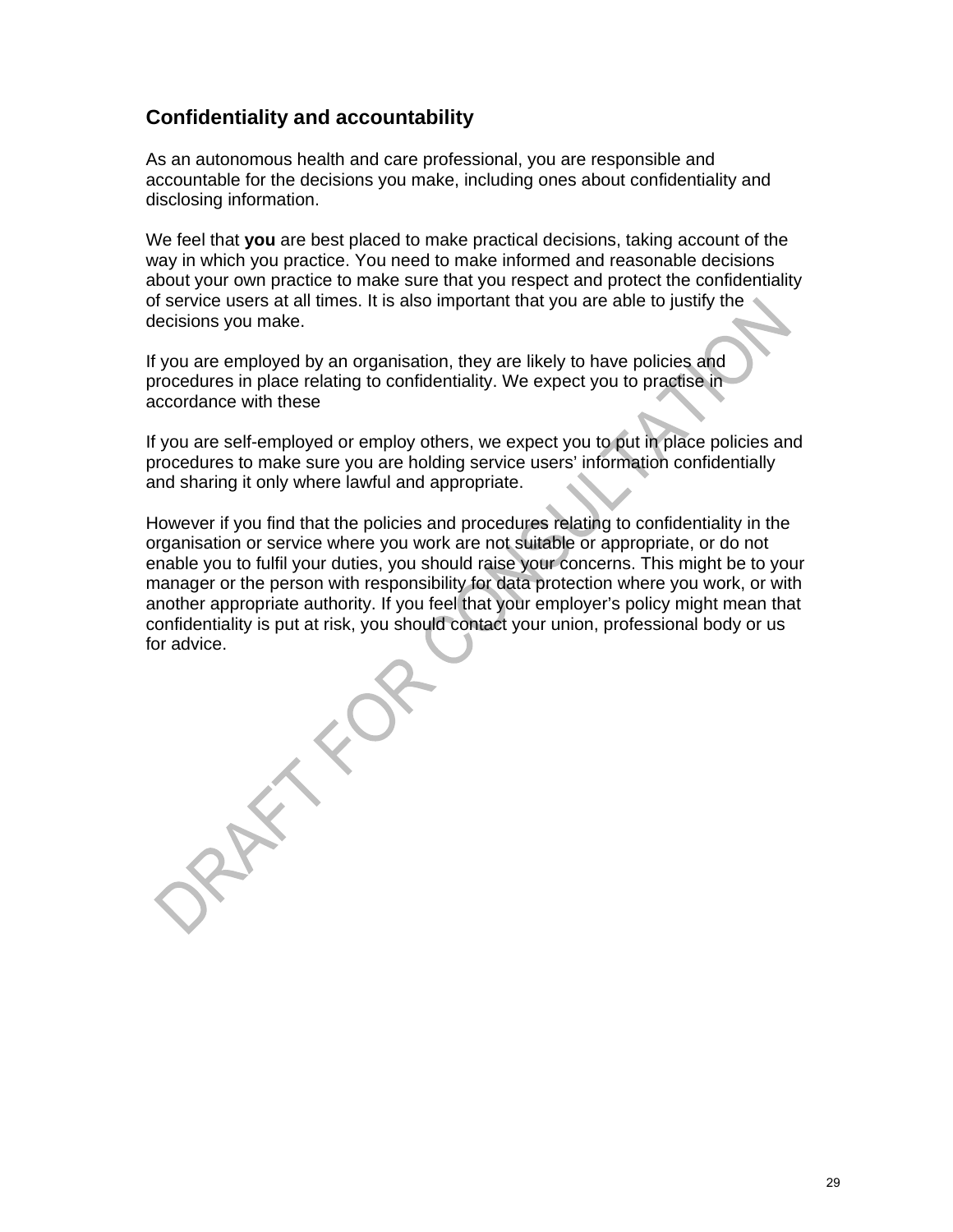## **More information**

If you are not sure about what you should do in a specific situation, you should consider asking for advice from your manager or someone who is responsible for data protection at your place of work.

The **Information Commissioner's Office (ICO)** is the UK's independent authority set up to uphold information rights and has produced guidance which you may find useful: https://ico.org.uk/

In addition we recognise the valuable role professional bodies providing advice and guidance to their members. If you are a member of a professional body, you may find it useful to ask for advice about good practice relating to confidentiality as it relates to your profession.

In particularly complex situations, you might also consider getting independent legal advice.

## **Contact us**

You can contact us if you have any questions about this guidance or our expectations with regard to confidentiality. Please be aware, however, that we cannot offer legal advice. Our contact details are below:

The Health and Care Professions Council Park House 184 Kennington Park Road London SE11 4BU.

tel +44 (0)300 500 6184

You can download copies of our standards documents and other publications from our website at www.hcpc-uk.org.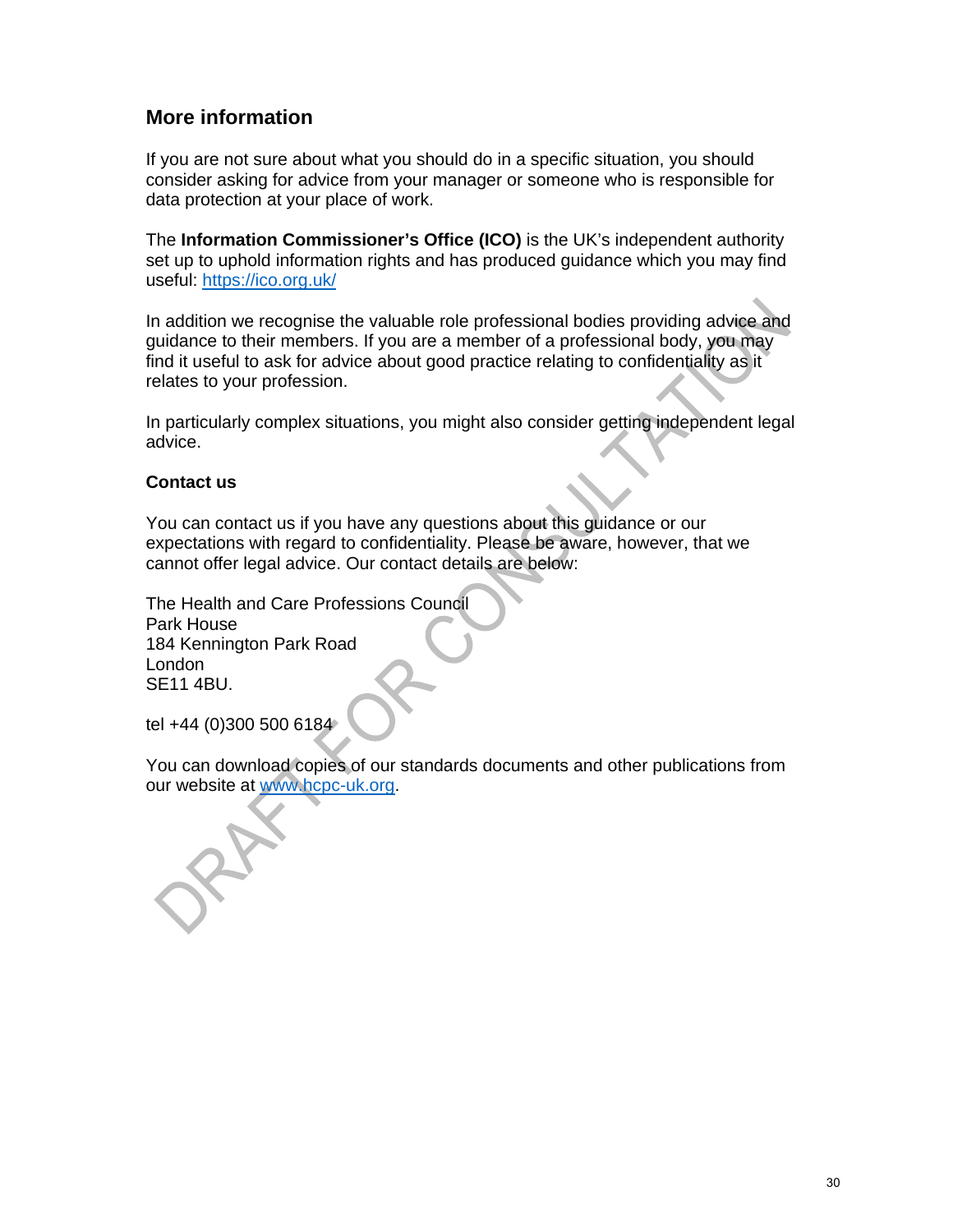## **Glossary**

You may not be familiar with some of the terms we use throughout this document, so we have explained them below.

## **Accountable**

As an accountable health and care professional, you will be responsible for the decisions you make and you may also be asked to justify them.

#### **Anonymised information**

Information about a service user that has had all identifiable information removed from it, and where there is little or no risk of an individual being identified.

#### **Autonomous**

As an autonomous health and care professional, you make your own decisions based on your own judgement.

#### **Court order**

An order made by a judge or an officer of the court for something to happen.

#### **Disclose / disclosure**

When information is revealed, released or passed on from one person to another.

#### **Express consent**

Specific permission from the service user, given verbally or in writing, to use or share information about them.

#### **Fitness to practise**

A professional is fit to practise if they have the training, skills, knowledge, character and health to do their job safely and effectively. We can take action if we have concerns about a registrant's fitness to practise.

#### **Identifiable information**

Any information that might identify a service user, e.g. their name, address or details of their health condition, treatment or care.

## **Implied consent**

When a service user is aware of the possibilities for sharing information and their right to refuse this, but does not object.

## **Informed consent**

When a service user has enough information to make a decision about whether they give their permission for information to be shared with other people.

#### **Professional bodies**

Organisations which promote or represent members of a profession. They may also carry out work such as providing guidance and advice, producing curriculum frameworks, overseeing post-registration education and training, and running continuing professional development programmes.